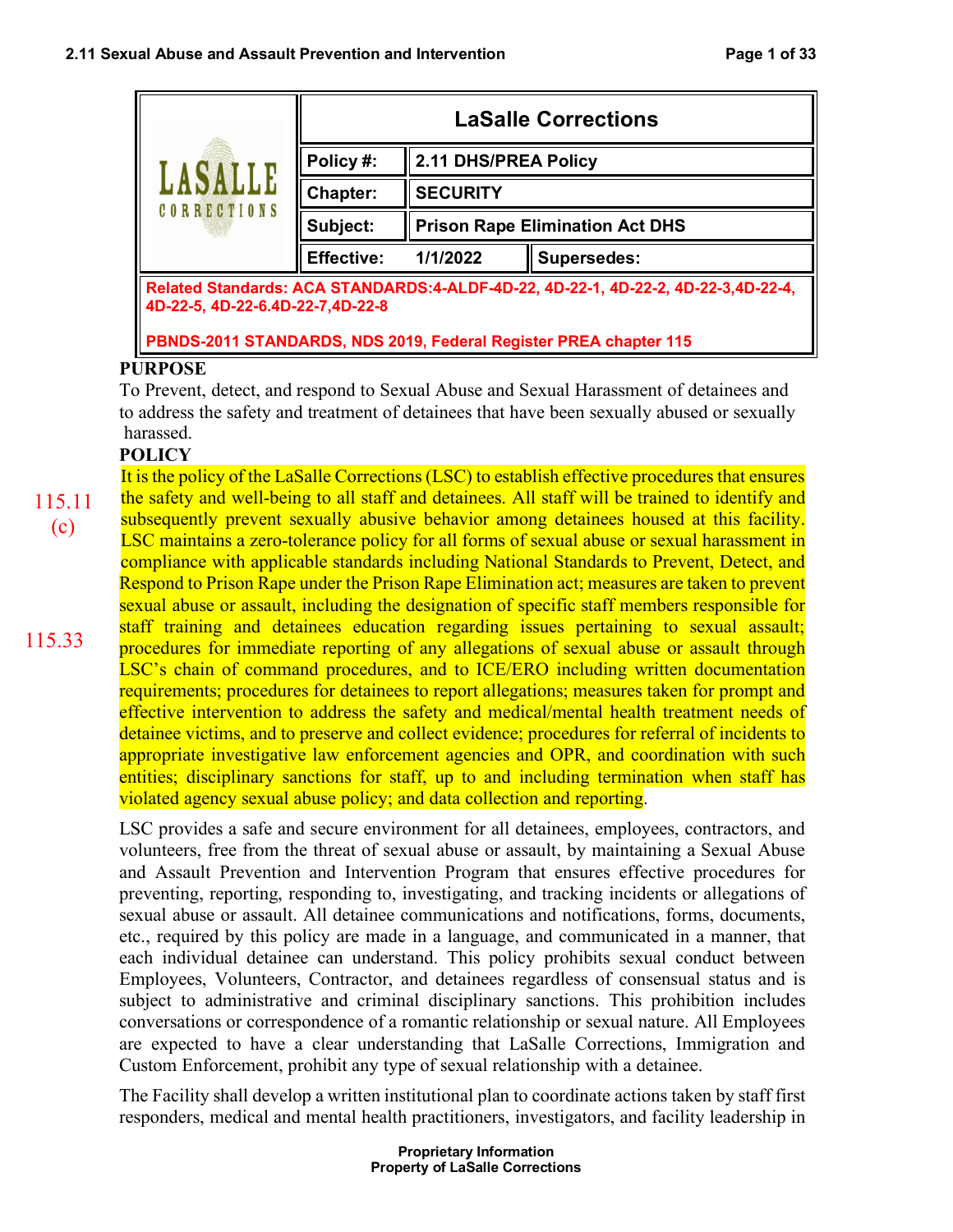response to an incident of sexual abuse.

# **DEFINITIONS:**

### **A.General Definitions**

- **1. Agency-**means the unit of state, local, corporate, or nonprofit authority, or of the Department of Homeland Security, with direct responsibility for the operation of any facility that confines detainees, including the implementation of policy as set forth by the governing, corporate, or nonprofit authority.
- **2. Company-**means LaSalle Corrections
- **3. Contractor-**means a person who provides services or recurring basis pursuant to a contractual agreement with the Agency.
- **4. Employee**-means a person employed by LaSalle Corrections or any operational subsidiary.
- **5. Exigent Circumstances-** means any set temporary and unforeseen circumstances that require immediate action in order to combat to the security or institutional order of the facility.
- **6. Facility-** means a place, institution, building (or not thereof), set of buildings, structure, or area that is used by an agency for the confinement of individuals.
- **7. Facility Administrator**-means the principal official of a Facility (i.e. Warden).
- **8. Gender Nonconforming-**means a person whose appearance or manner does not conform to traditional societal gender expectations.
- **9. Individual in a LaSalle Facility or Program**-means detainee(s)
- **10. Intersex-**means a person whose sexual or reproductive anatomy or chromosomal pattern does not seem to fit typical definition of male or female. Intersex medical conditions are sometimes referred to as disorders of sex development.
- **11. LGBTI-** means individuals in a LaSalle Corrections Facility or Program who have identified themselves as lesbian, gay, bisexual, transgender, or Intersex.
- **12. Medical Practitioners-** means a health professional who, by virtue of education, credentials, and experience, is permitted by law to evaluate and care for patients within the scope of his or her professional practice. A "Qualified Medical Practitioner" refers to such a professional who has also successfully completed training for treating Sexual Abuse victims.
- **13. Mental Health Practitioner-** means a mental health professional who, by virtue of education, credentials, and experience, is permitted by law to evaluate and care for patients within the scope of his or her professional practice. A "Qualified Mental Health Practitioner" refers to such a professional who has also successfully completed specialized training for treating Sexual Abuse victims.
- **14. Resident-**means a person confines in a Community Confinement Facility.
- **15. Security Staff-**means Employees primarily responsible for the supervision and control of detainees in housing units, recreation areas, dining areas, and other program areas of the facility.
- **16. Transgender-**means a person whose gender identity (i.e., internal sense of feeling male or female) is different from the person's assigned sex at birth.
- **17. Volunteer-**means an individual, not an employee, who donates time and effort on a recurring basis to enhance the activities and programs of LaSalle Corrections.
- **18. Youthful Inmate-**means any person underage of 18 who is under adult court supervision and incarcerated or detained in a prison or jail.
- **19. Definition of LGBTI**
	- **L-Lesbian G-Gay T-Transsexual I-intersex**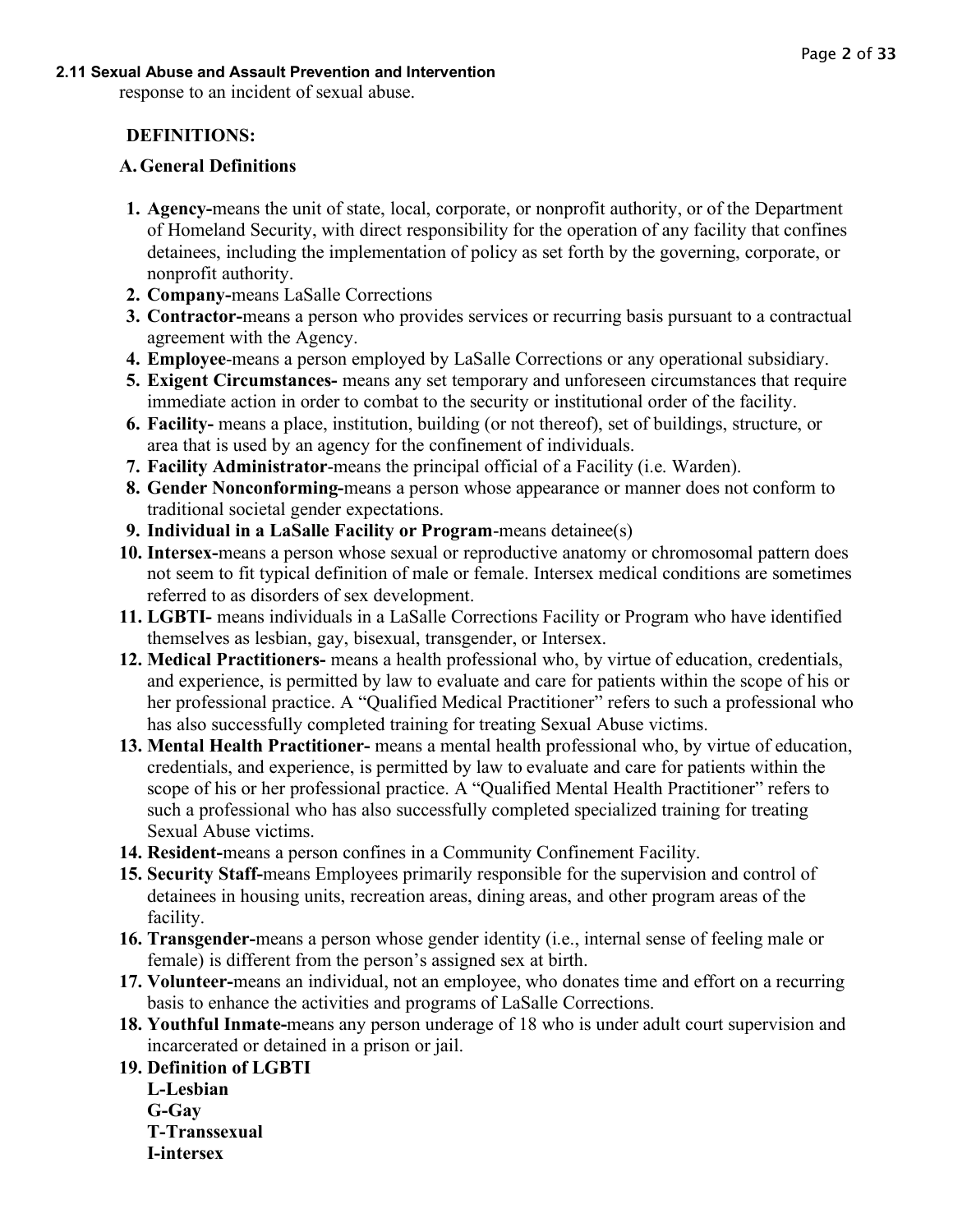- **20. PREA** -The Prison Rape Elimination Act of 2003, an Act signed into law with the goal of preventing, detecting, and responding to sexual abuse occurring in confinement facilities.
- **21. SANE** Acronym for "Sexual Assault Nurse Examiner." Medical staff specially trained in the examination and collection of forensic evidence pursuant to a sexual assault.
- **22. SAFE** Acronym for "Sexual Assault Forensic Examiner." Medical staff specifically trained to provide forensic examinations to sexual assault victims.
- **23. Facility PREA Compliance Manager**-A staff member designated by the facility/district head at each facility to assist the facility/district head in ensuring elements of the PREA Act is met in a coordinated fashion.
- **24. Voyeurism** An invasion of privacy of an offender, detainee, by staff for reasons unrelated to official duties, such as: peering at an offender who is using a toilet in his or her cell to perform bodily functions; requiring an offender to expose his or her buttocks, genitals, or breasts; or taking images of all or part of an offender's naked body or of an offender performing bodily functions.

### **B. Definitions Related to Sexual Abuse**

- 1.Sexual abuse of a detainee, or by another detainee includes any of the following acts, if the victim does not consent, is coerced into such act by overt or implied threats of violence, or is unable to consent or refuse:
	- a. Contact between the penis and the vulva or the penis and the anus, including penetration, however slight;
	- b. Contact between the mouth and the penis, vulva, or anus;
	- c. Penetration of the anal or genital opening of another person, however slight, by a hand, finger, object, or other instrument; and
	- d. Any other intentional touching, either directly or through the clothing, of the genitalia, anus, groin, breast, inner thigh, or the buttocks of another person, excluding contact incidental to a physical altercation.
- 2.Sexual abuse of an inmate, detainee, or resident by a staff member, contractor, or volunteer includes any of the following acts, with or without consent of the inmate, detainee, or resident:
	- a. Contact between the penis and the vulva or the penis and the anus, including penetration, however slight;
	- b. Contact between the mouth and the penis, vulva, or anus;
	- c. Contact between the mouth and any body part where the staff member, contractor, or volunteer has the intent to abuse, arouse, or gratify sexual desire;
	- d. Penetration of the anal or genital opening, however slight, by a hand, finger, object, or other instrument, that is unrelated to official duties or where the staff member, contractor, or volunteer has the intent to abuse, arouse, or gratify sexual desire;
	- e. Any other intentional contact, either directly or through the clothing, of or with the genitalia, anus, groin, breast, inner thigh, or the buttocks, that is unrelated to official duties or where the staff member, contractor, or volunteer has the intent to abuse, arouse, or gratify sexual desire;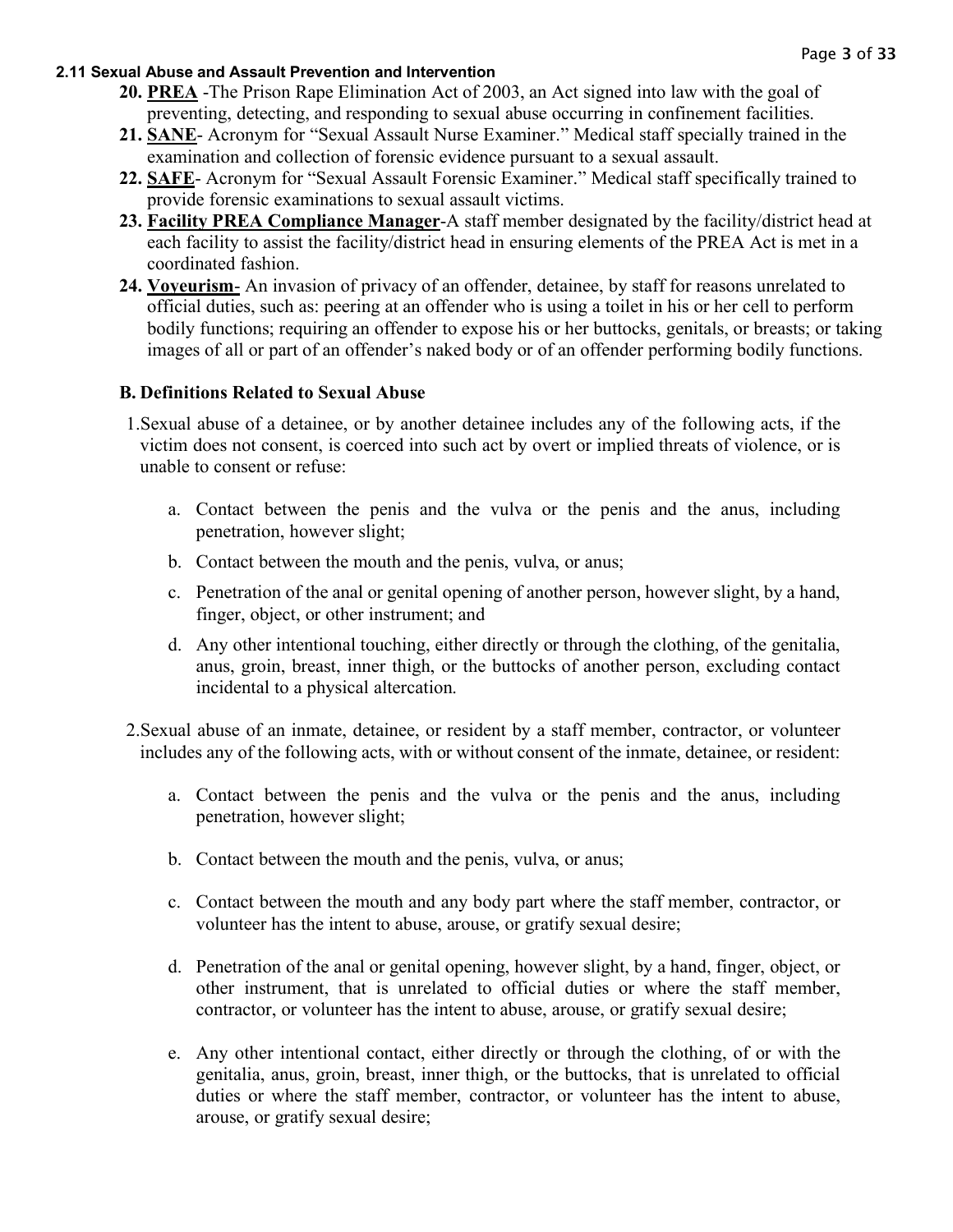- f. Any attempt, threat, or request by a staff member, contractor, or volunteer to engage in the activities described in section;
- g. Any display by a staff member, contractor, or volunteer of his or her uncovered genitalia, buttocks, or breast in the presence of an inmate, detainee, or resident, and Voyeurism by a staff member, contractor, or volunteer.

### **C.** . **Sexual harassment Includes:**

- a. Repeated and unwelcome sexual advances, requests for sexual favors, or verbal comments, gestures, or actions of a derogatory or offensive sexual nature by one inmate, detainee, or resident directed toward another; and
- b. Repeated verbal comments or gestures of a sexual nature to an inmate, detainee, or resident by a staff member, contractor, or volunteer, including demeaning references to gender, sexually suggestive or derogatory comments about body or clothing, or obscene language or gestures.
- c. **Voyeurism** -by a staff member, contractor, or volunteer means an invasion of privacy of an inmate, detainee, or resident by staff for reasons unrelated to official duties, such as peering at an inmate who is using a toilet in his or her cell to perform bodily functions; requiring an inmate to expose his or her buttocks, genitals, or breasts; or taking images of all or part of an inmate's naked body or of an inmate performing bodily functions.
- **Note:** Sexual acts or contact between detainees and an Employee, Contractor, or Volunteer even when no objections are raised by either party, are forbidden and illegal. Except in cases where the Employee, Contractor, or Volunteer is clearly the victim.

**Sexual Activity:** Physical contact between two or more detainees of the same or opposite sex for the purpose of sexual arousal or gratification where all involved detainees or Program independently expresses or implies consent. Such contact includes the following: active or passive contact or fondling or genitals, hands mouth, buttocks, anus, or beast.

**Sexual Abusive Behavior:** The term used in this policy to describe Sexual Abuse and Sexual Harassment as defined in this section.

Sexual acts or contacts between a detainee and a staff member, volunteer or contract personnel regardless of consensual status, is prohibited and subject to administrative and criminal disciplinary sanctions (ALDF-4D-22-5).

### **GUIDELINES**

#### **A. Policy**

### **Zero Tolerance of sexual abuse; Prevention of Sexual Assault Coordinator**

**B.** The LaSalle Corrections mandates zero tolerance towards all forms of Sexual Abuse and Sexual Harassment.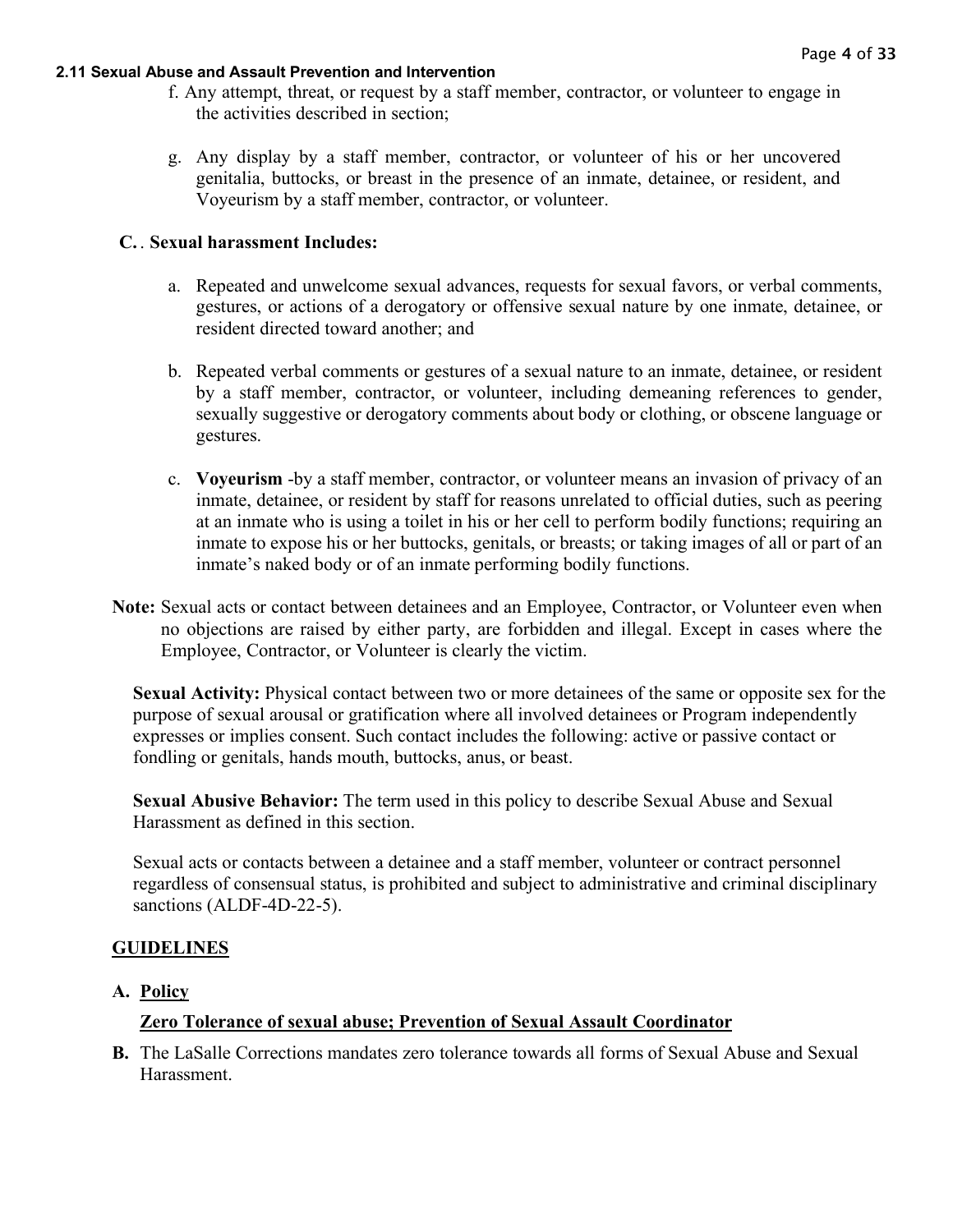### **2.11 Sexual Abuse and Assault Prevention and Intervention C. LaSalle Corrections PREA**

# **1. PREA Coordinator**

The LaSalle Corrections Operational Review Director shall be the agency's PREA Coordinator, at the Corporate Level with enough time and authority to develop, implement, and oversee the facilities efforts to comply with the PREA standards

# **2. PREA Compliance Manager**

The Facility Administrator will designate a Prevention of Sexual Assault Compliance Manager POC for ICE and PSA (PSA Coordinator) who will serve as the facility point of contact for the ICE. PSA Coordinator and who has sufficient time and authority to oversee facility efforts to comply with facility sexual abuse prevention and intervention policies and procedures. The Compliance Manager shall:

- a) assist with the development of written policies and procedures for the Sexual Abuse and Assault Prevention and Intervention Program, as specified above in this standard, and with keeping them current;
- b) assist with the development of initial and ongoing training protocols;
- c) serve as a liaison with other agencies;
- d) Coordinate the gathering of statistics and reports on incidents of sexual abuse or assault.
- e) review the results of every investigation of sexual abuse and assist in conducting an annual review of all investigations in compliance with the Privacy Act to assess and improve prevention and response efforts; and
- f) Review facility practices to ensure required levels of confidentiality are maintained.
- g) medical staff shall be trained in procedures for examining and treating victims of sexual abuse, in facilities where medical staff may be assigned these activities. This training shall be subject to the review and approval of the Field Office Director or other designated ICE official.

#### **1. Allegations for Investigation**  115.22

LaSalle Corrections will ensure all allegations of Sexual Abuse and Sexual Harassment are referred for investigation to the Sheriffs to conduct criminal investigations, unless the allegation does not involve potentially criminal behavior. Facilities shall document all referrals.

# **2. Ability to Protect Individuals from Contact with Abusers**

115.66

(a)

a. In the case where staff, contractors, and volunteers are suspected of perpetrating sexual abuse, they shall be removed from all duties requiring detainee contact pending the outcome of an investigation.

b. The Facility shall not enter into or renew any collective bargaining agreement or other agreement that limits a Facility's ability to remove alleged Employee sexual abusers from contact with any detainee pending the outcome of an investigation or of a determination of whether and to what extent discipline is warranted.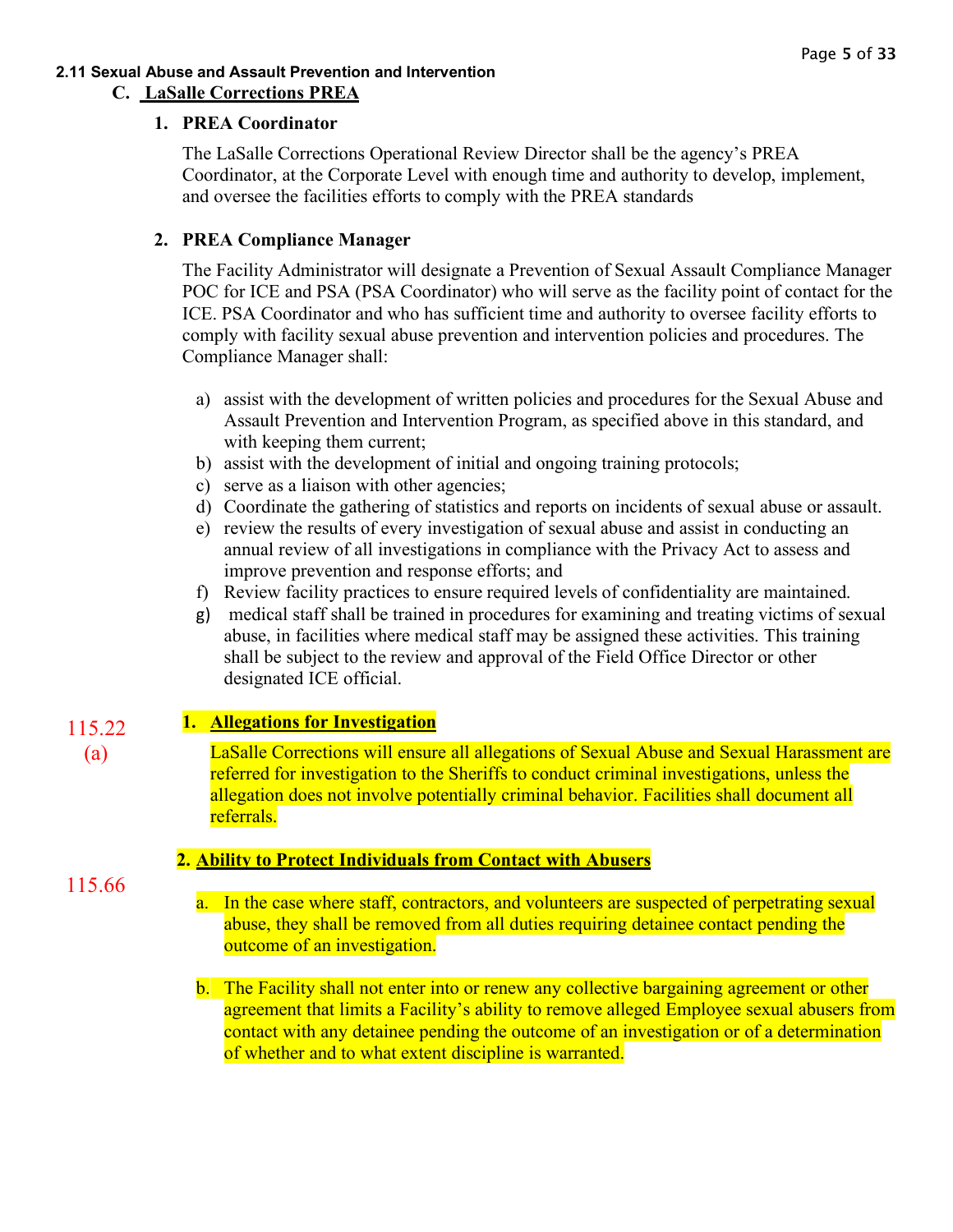115.65 (a)

# **3. Coordinated Response**

- a. The Facility has developed a plan to coordinate actions taken in response to an incident of sexual abuse, among staff first responders, medical and mental health practitioners, investigators, and facility leadership.
- b. The plans shall coordinate actions of staff responders, which are Medical and Mental Health Practitioners, facility investigators, PREA Coordinator, Duty Warden and any other staff deemed necessary by the Facility Administrator.
- c. The Facility PREA Compliance Manager shall be required participant and the Corporate PREA Coordinator shall be consulted as part of this coordinated response. The Corporate PREA Coordinator contact information

# **4. Contracting With Other Entities / Individuals**

- **a.** The Facility shall ensure that all contracts with other entities for the confinement of individuals shall include in any new contracts or contract renewals the entity's obligation to adopt and comply with the PREA standards**.**
- b. Contractors providing services who have direct contact with Individuals in the LSC or Program shall be obligated to comply with applicable PREA Standards and shall be incorporated into their new contract or contract renewal. Contractors shall be monitored to ensure compliance with these PREA standards.

# **D. Supervision and Monitoring (115.13)**

- a. The Facility will maintain sufficient supervision of detainees through a staffing plan that provides for adequate levels of staffing, and, where applicable, video monitoring, to protect detainees against sexual abuse.
- b. In calculating adequate staffing levels and determining the need for video monitoring, facilities shall take into consideration:
	- (1) Generally accepted detention and correctional practices;
	- (2) Any judicial findings of inadequacy;
	- (3) Any findings of inadequacy from Federal investigative agencies;

(4)-Any findings of inadequacy from internal or external oversight bodies;

(5)-All components of the facility's physical plant (including "blind-spots" or areas where staff

or inmates may be isolated);

- (6)-The composition of the inmate population;
- (7)-The number and placement of supervisory staff;
- (8)-Institution programs occurring on a particular shift;
- (9)- Any applicable State or local laws, regulations, or standards;
- (10)-The prevalence of substantiated and unsubstantiated incidents of sexual abuse; and
- (11)-The Chief of security shall ensure the Shift Supervisor or designee is conducting weekly

rounds and documenting PREA unannounced rounds. Both day and evening shift supervisors, while conducting these rounds shall be looking at cross-gender viewing, gender announcement, staff-detainee communication, identify and deter sexual abuse of

detainees and ensuring PREA signs are posted in housing areas and holding rooms.

115.13 (d)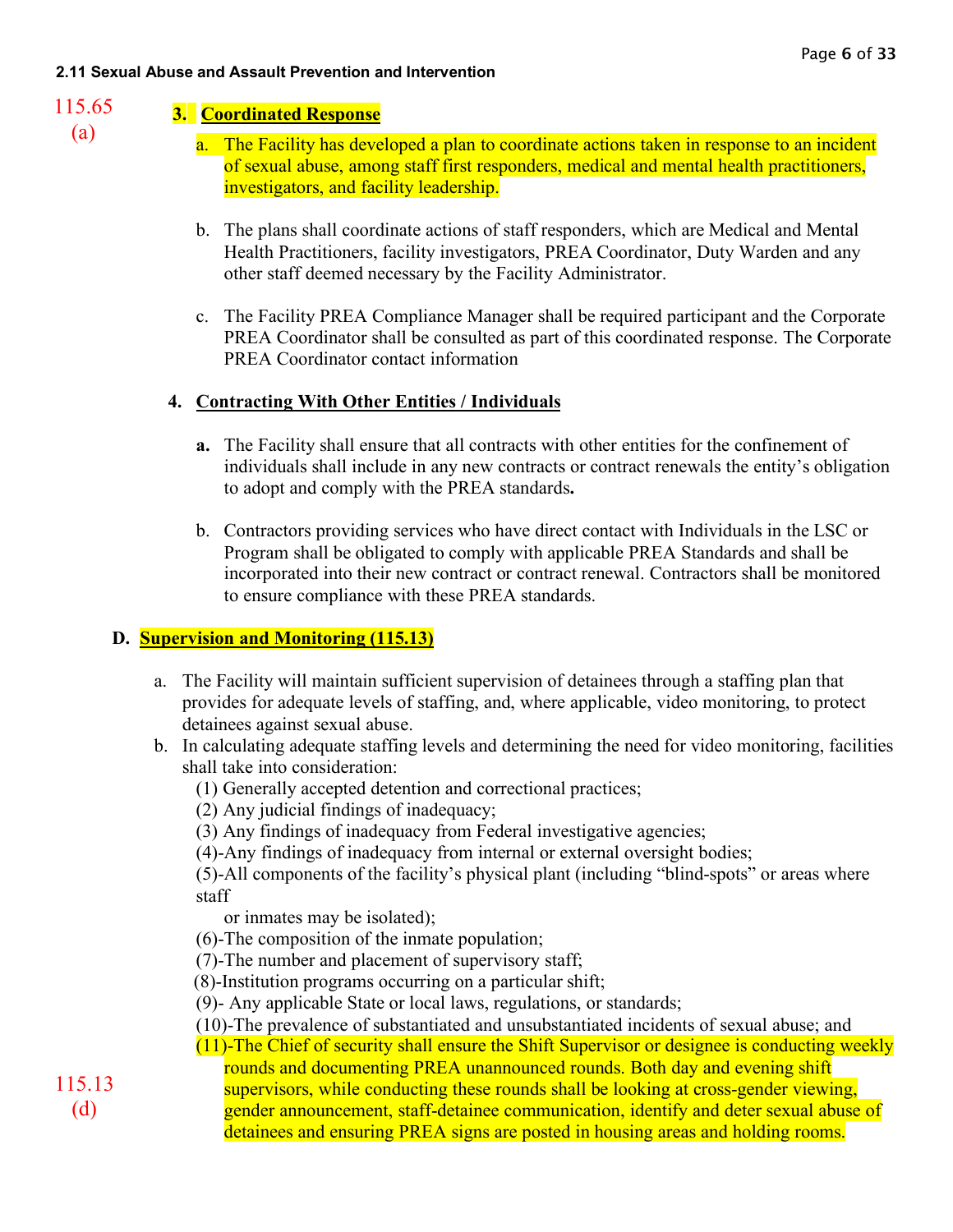c. Employees are prohibited from alerting other Employees that these supervisory rounds are occurring, unless such announcement is related to the legitimate operational functions of the Facility.

### **1. Hiring and Promotions**

- 115.17 (a)
- a. The Facility is prohibited from hiring anyone who may have contact with detainees, and shall not enlist the services of any contractor/volunteer who may have contact with detainees, who has engaged in sexual abuse in a prison, jail, holding facility, community confinement facility, juvenile facility, or other institution or has been convicted of engaging or attempting to engage in sexual activity in the community facilitated by force, overt or implied threats of force, or coercion, or if the victim did not consent or was unable to consent or refuse; or who has been civilly or administratively adjudicated to have engaged in such activity.
- b. The Facility when considering hiring or promoting staff shall ask all applicants who may have contact with detainees directly about previous misconduct, in written applications or interviews for hiring or promotions and in any interviews or written self-evaluations conducted as part of reviews of current employees. LSC, consistent with law, shall make its best effort to contact all prior institutional employers of any applicant for employment, to obtain information of substantiated allegations of sexual abuse or any resignation during a pending investigation of alleged sexual abuse.
- c. The Facility shall conduct criminal background checks and make its best effort to contact prior institutional employers to obtain information on substantiated allegations of Sexual Abuse or any resignation pending investigation of an allegation of Sexual Abuse, prior to hiring new Employees. Background checks shall be repeated for all Employees, Contractors, and Volunteers at least every five years.
- d. The Facility shall also impose upon Employees a continuing affirmative duty to disclose any such conduct. Material omissions regarding such misconduct, or the provision of materially false information, shall be grounds for termination.
- e. Unless prohibited by law, the Facility shall provide information on substantiated allegations of sexual abuse or sexual harassment involving a former employee upon receiving a request from an institutional employer for whom such employee has applied to work.

### **2. Detainee Transportation**

- a) Detainees identified as being "at risk" for sexual victimization shall be transported in accordance with that special safety concern.
- b) Transportation staff shall seat each detainee in accordance with written procedures from the facility administrator or designee, with particular attention to special needs of the victim who may need to be afforded closer observation for their own safety.
- c) When a transferal of a detainee victim from an ICE facility to another facility, where permitted by law, inform them of need for medical or social services, unless victim request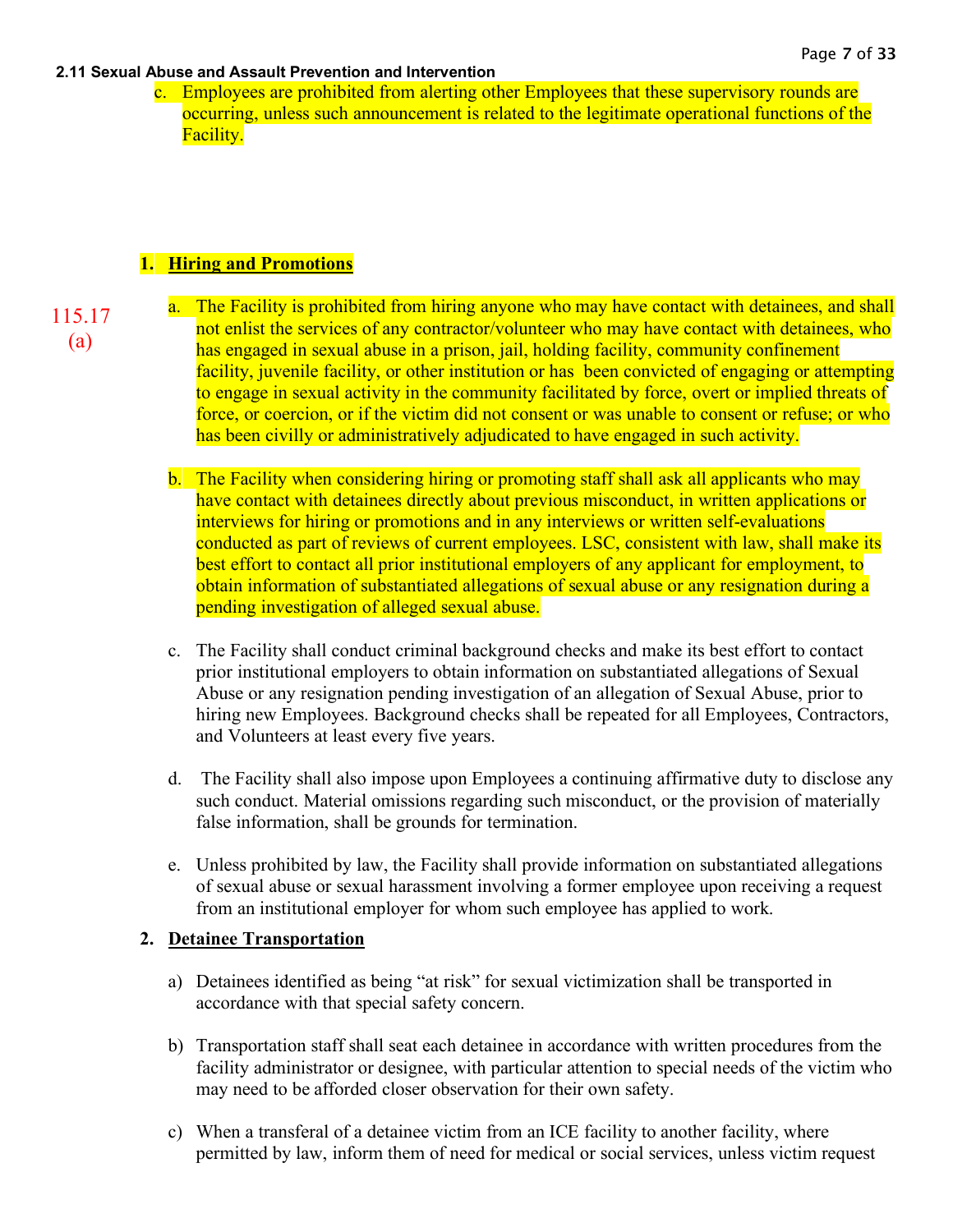otherwise. If it's an unknown facility, then the FOD is notified so they can determine notification.

### **3. Facility Upgrades and Technology**

```
115.18
```
(a) (b)

The Facility shall consider the effect any (new and upgrade) design, acquisition, expansion or modification of physical plant or monitoring technology might have on the Facility's ability to protect individuals in a LaSalle Corrections Facility from Sexual Abuse.

### **4. Prompt and Effective Intervention**

The Facility's staff sensitivity toward detainees who are victims of sexual abuse and/or assault is critical.

- a) Staff shall take seriously all statements from detainees claiming to be victims of sexual assaults and shall respond supportively and non-judgmentally.
- b) Any detainee who alleges that he/she has been sexually assaulted shall be offered immediate protection and separation from the assailant and shall be referred for a medical examination and/or clinical assessment for potential negative symptoms.
- c) Staff members who become aware of an alleged assault shall immediately follow the reporting requirements set forth in the written policies and procedures.
- d) If a victim is transferred between detention facilities, the sending facility shall, as permitted by law, inform the receiving facility of the incident and the victim's potential need for medical or social services (unless, in the case of transfer to a non-ICE facility, the victim requests otherwise).
- e) If the receiving facility is unknown to the sending facility, the sending facility shall notify the Field Office Director, so that he or she can notify the receiving facility.
- f) Facilities should use a coordinated, multidisciplinary team approach to responding to sexual abuse, such as a sexual assault response team (SART), which in accordance with community practices, includes a medical practitioner, a mental health practitioner, a security staff member and an investigator from the assigned investigative entity, as well as representatives from outside entities that provide relevant services and expertise.
- g) The facility shall attempt to make available to the victim a victim advocate from a rape crisis center.
- h) If a rape crisis center is not available to provide victim advocate services, ICE will provide these services by making available a qualified staff member from a community-based organization, or a or a qualified agency staff member. A qualified agency staff member or a qualified community-based staff member means an individual who has received education concerning sexual assault and forensic examination issues in general.
	- i)The outside or internal victim advocate shall provide emotional support, crisis intervention, information, and referrals.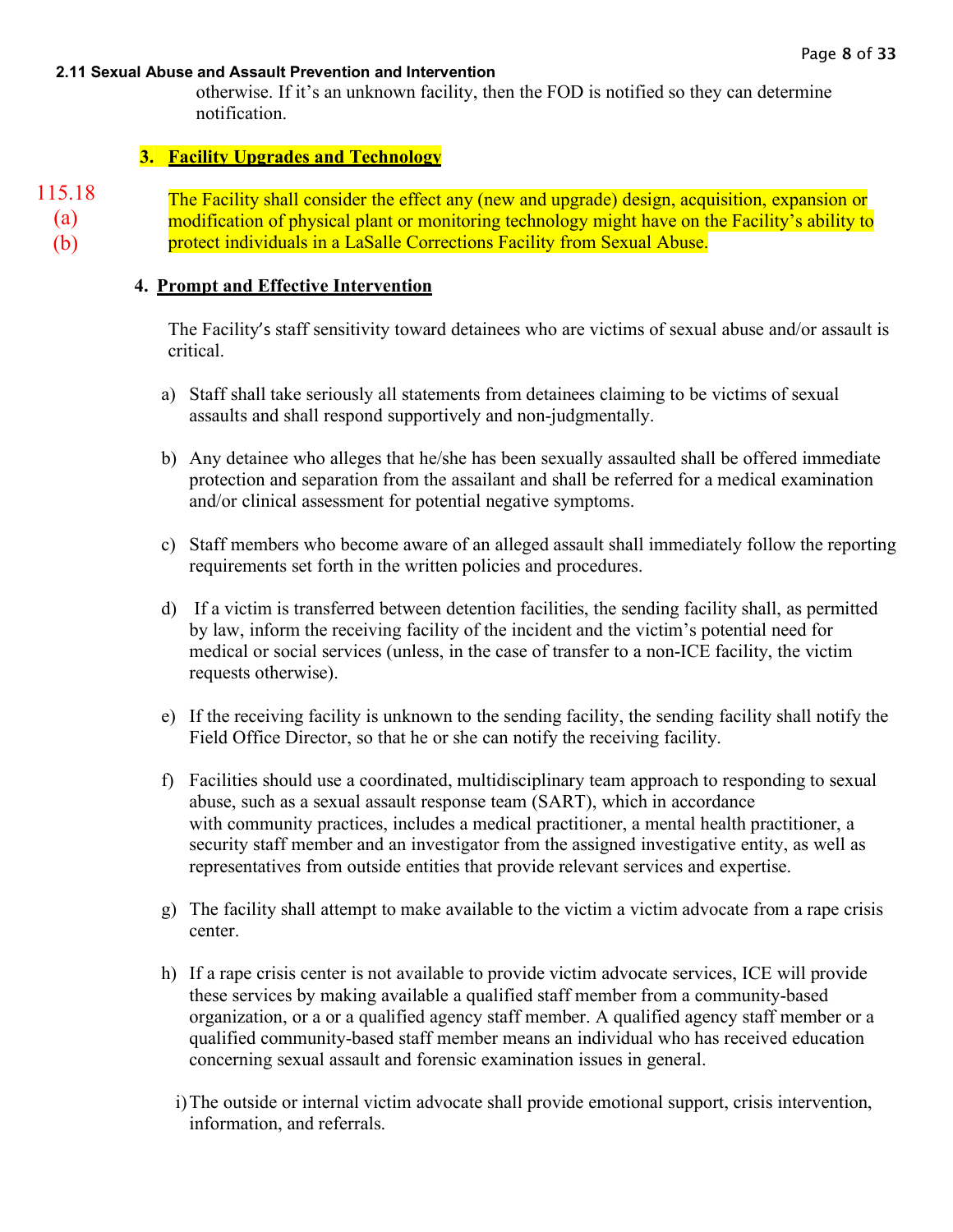### **2.11 Sexual Abuse and Assault Prevention and Intervention 5. Protection Against Retaliation**

- a. Staff, contractors, volunteers, and detainees shall not retaliate against any person, including a detainee, who reports, complains about, or participates in an investigation into an allegation of sexual abuse, or for participating in sexual abuse as a result of force, coercion, threats, or fear of force.
- b. The facility shall employ multiple protection measures, such as housing changes, removal of alleged staff or detainee abusers from contact with victims, and emotional support services for detainees or staff who fear retaliation for reporting sexual abuse or for cooperating with investigations.
- c. For at least 90 days following a report of sexual abuse, the facility shall monitor to see if there are facts that may suggest possible retaliation by detainees or staff and shall act promptly to remedy any such retaliation. Items the facility should monitor include any detainee disciplinary reports, housing, or program changes, or negative performance reviews or reassignments of staff.
- d. The facility shall continue such monitoring beyond 90 days if the initial monitoring indicates a continuing need.

#### **6. Accommodating Detainees with Disabilities or Limited English Proficiency** 115.16

(a)

The Facility shall take appropriate steps to ensure that detainees with disabilities (including detainees who are deaf or hard of hearing those who are blind or have low vision, or those who have intellectual, psychiatric, or speech disabilities) have an opportunity to participate in or benefit from all aspects of the facility's efforts to prevent, detect, and respond to sexual abuse.

- a. Providing access to in-person, telephonic, or video interpretive services that enable effective, accurate, and impartial interpretation, both receptively and expressively, using any necessary specialized vocabulary.
- b. Providing access to written materials related to sexual abuse in formats or through methods that ensure effective communication.

# **7. Allegations of Sexual Abuse, Sexual Harassment**

- a. The Facility Shall employ effective and receptive verbal communication techniques while communicating with detainees with disabilities in accordance with professionally accepted standards of care. Each facility shall provide detainees with disabilities and detainees with Limited English Proficiency with in-person or telephonic interpretation services that enable effective, accurate, and impartial interpretation, both receptively and expressively, using any necessary specialized vocabulary. Interpretation services shall be provided by someone other than another detainee, unless the detainee expresses a preference for another detainee to provide interpretation and the agency determines that such interpretation is appropriate and consistent with DHS policy.
- b. When practicable, provisions for written translation of materials related to sexual abuse or assault shall be made for other significant segments of the population with limited English proficiency. Oral interpretation or assistance shall be provided to any detainee who speaks another language in which written material has been translated or who is illiterate.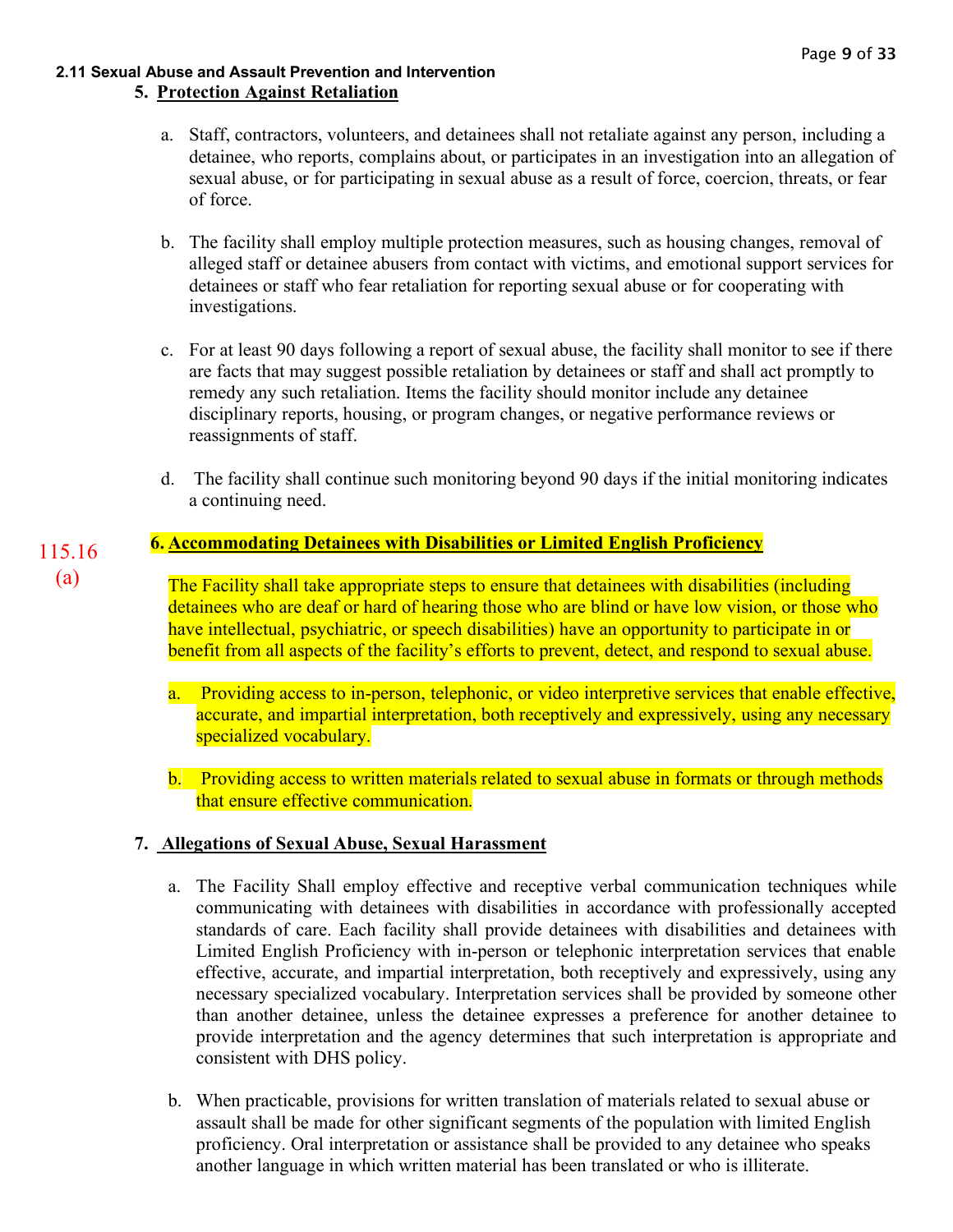c. When alleged victim is under 18 or considered a vulnerable adult under a State or Local vulnerable person statute the FOD will be advised.

# **8. Victim Advocate Services**

- a. The Facility shall utilize available community resources and services to provide valuable expertise and support in the areas of crisis intervention, counseling, investigation and the prosecution of sexual abuse perpetrators to most appropriately address victim's needs. shall make available, to the full extent possible, outside victim services following incidents of sexual abuse. The Facility shall also attempt to make available such victim services for any individuals identified as having experienced sexual victimization prior to entering DHS custody. shall provide postings in all housing units with the community resources mailing address and telephone numbers (including toll-free hotline numbers where available).
- b. LSC shall maintain or attempt to enter into memoranda of understanding (MOU) or other agreements with community service providers or, if local providers are not available, with national organizations that provide legal advocacy and confidential emotional support services for immigrant victims of crime.
	- c. The Facility shall enable reasonable communication between detainees and these organizations and agencies, in a confidential manner as possible. The Facility will inform detainees, prior to giving them access to outside resources, of the extent to which such communications will be monitored and the extent to which reports of abuse will be forwarded to authorities in accordance with mandatory reporting laws.

# **9. Prevention**

All staff and detainees are responsible for being alert to signs of potential situations in which sexual assaults might occur, and if a facility staff member has a reasonable belief that a detainee is subject to a substantial risk of imminent sexual abuse, he or she shall take immediate action to protect the detainee.

# **E. Screening and Classification**

- **1.** Screening for Risk of Victimization and Abusiveness
	- a. The Facility will ensure that information is provided to all detainees about sexual abuse. Assault including prevention, intervention self-protection, reporting sexual abuse and assault, treatment, and counseling. This information is communicated orally and in writing, in a language clearly understood by the detainee upon arrival at the facility**.**
	- b. All detainees will be screened within 12 hours of their arrival at the facility for potential vulnerabilities or tendencies of acting out sexually aggressive behaviors. Housing assignments are made accordingly. Detainees identified as being at risk for sexual victimization are monitored and counseled and are placed in the least restrictive housing that is available and appropriate.
- a. Sensitive information shall be limited to need-to-know Employees only for the purpose of treatment, programming, housing and security and management decisions. 115.41 (g)

115.53 (b)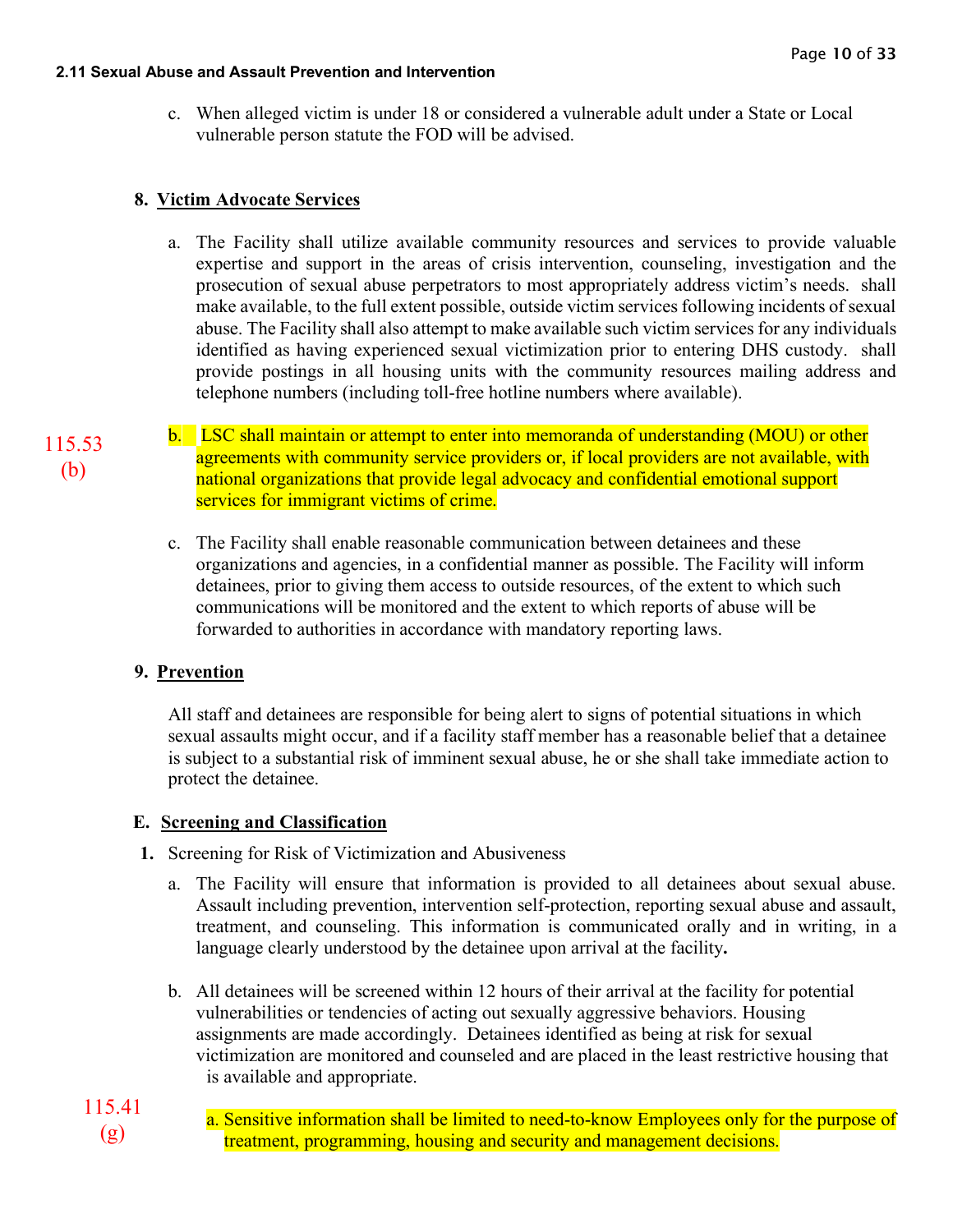115.41

(a)

b. The Facility shall assess all detainees upon intake to identify those likely to be sexual aggressors or sexual abuse victims and shall house detainees to prevent sexual abuse, taking necessary steps to mitigate any such danger. The Facility shall also use the information to inform assignment of detainees to recreation and other activities, and voluntary work. Each new arrival shall be kept separate from the general population until he/she is classified and may be housed accordingly.

- c. Detainees identified as having a history of sexually assaultive behavior or at risk for sexual victimization shall be assessed by a mental health or other qualified health care professional and monitored and counseled as determined by the professional.
- d. If the assessment indicates that a detainee has experienced prior sexual victimization or perpetrated sexual abuse, staff shall, as appropriate, ensure that the detainee is immediately referred to a qualified medical or mental health practitioner for medical and/or mental health follow-up as appropriate.
- e. Detainees considered at risk for sexual victimization shall be placed in the least restrictive housing that is available and appropriate.
- j The following criteria will be used in screening to assess detainees for risk of sexual victimization and sexual abusive behavior:
	- 1. Whether the detainee has a mental, physical, or developmental disability
	- 2. The age of the detainee
	- 3. The physical build and appearance of the detainee
	- 4. Whether the detainee has previously been incarcerated or detained
	- 5. The nature of the detainee's criminal history
	- 6. Whether the detainee has any convictions for sex offenses against an adult or child
	- 7. Whether the detainee has self-identified as gay, lesbian, bisexual, transgender, intersex, or gender nonconforming-
	- 8. Whether the detainee has self-identified as having previously experienced sexual victimization.
	- 9. The detainee's own concerns about his or her physical safety.

The initial screening shall consider prior acts of sexual abuse, prior convictions for violent offenses, and history of prior institutional violence or sexual abuse, as known to the

facility, in assessing detainees for risk of being sexually abusive.

The Facility shall reassess each detainee's risk of victimization or abusiveness between 60 and 90 days from the date of initial assessment, and at any other time when warranted based upon the receipt of additional, relevant information or following an incident of abuse or victimization.

Detainees shall not be disciplined for refusing to answer or not disclosing complete information in response to questions  $(1)$ ,  $(7)$ ,  $(8)$ ,  $(9)$ .

The Facility shall implement appropriate controls on the dissemination within the facility of responses to questions asked pursuant to this screening in order to ensure that sensitive information is not exploited to the detainee's detriment by staff or other detainees.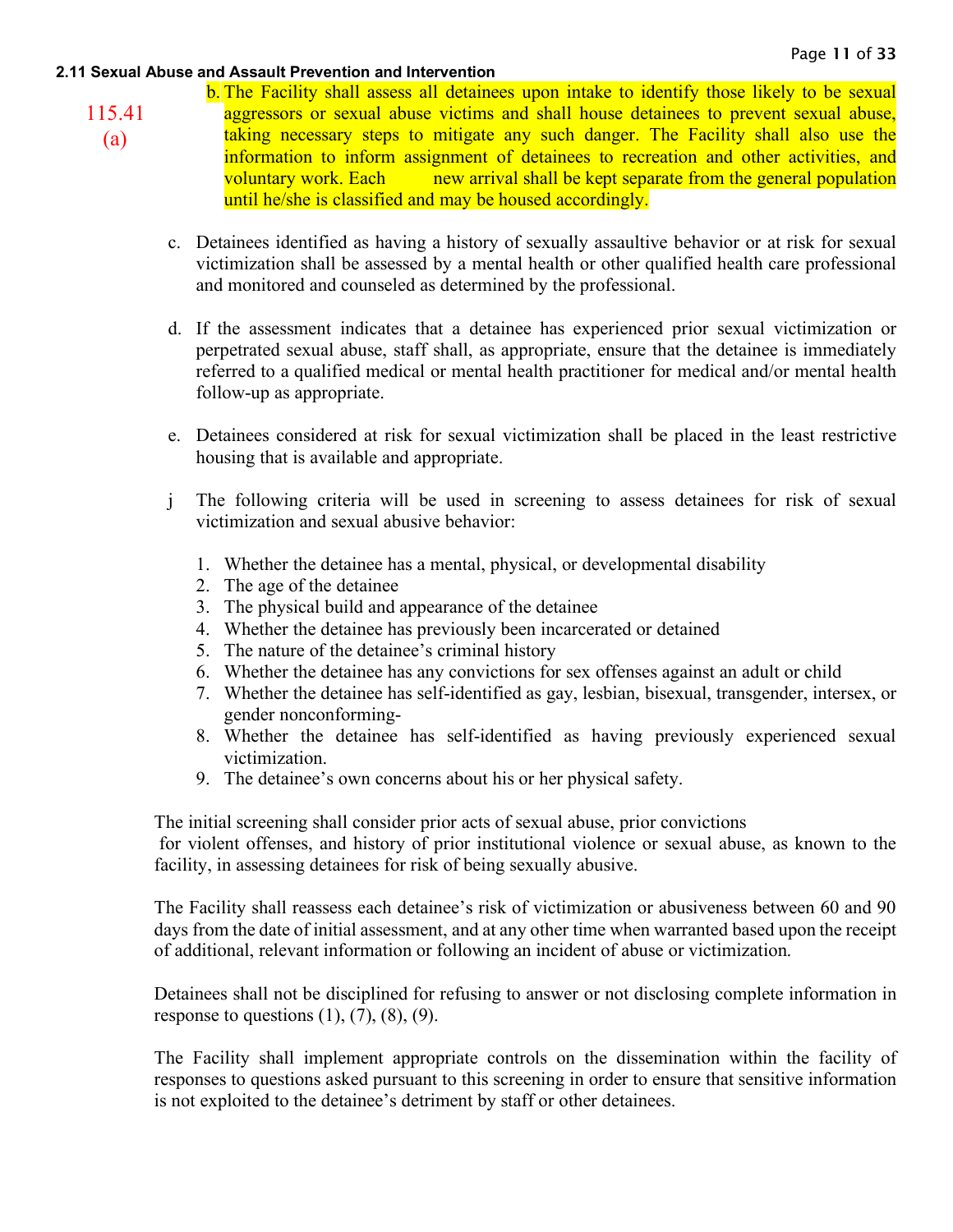Such Detainees should be assigned to administrative segregation for protective custody only until an alternative means of separation from likely abusers can be arranged, and such an assignment shall not ordinarily exceed a period of 30 days.

### **2. Youthful Offenders**

115.14  $(a-b)$ 

- a. A youthful inmate shall not be placed in a housing unit that have sight, sound, and physical contact separation from adult detainees.
- b. In areas other than housing units, sight and sound separation shall be maintained between Youthful detainees unless the Facility can provide direct Employee supervision over detainees in the area.
- c. LSC shall not use isolation or denial of exercise, education, or other program, work opportunities in order to comply with these requirements.
- d. In the event the facility receives a Youthful detainee who is determined to be a juvenile during the intake process. The Youthful detainee will not be placed in housing units with adults, the detainee will be placed in Medical and ensure that the detainee does have sight, sound, or physical contact with an adult detainee. The facility will notify the AFOD so the youthful detainee can be transported to an appropriate facility.

# **3. Medical and Mental Health Screening; History of Sexual Abuse**

|               |                | a. If during the intake screening assessment, Intake officers or Medical staff screening the<br>detainees will be able to determine if a detainee in the has experienced prior sexual<br>victimization or perpetrated sexual abuse, staff shall, as appropriate, ensure that the detainee<br>is immediately referred to qualified medical or mental health practitioner for medical and/or<br>mental health follow-up as appropriate. |
|---------------|----------------|---------------------------------------------------------------------------------------------------------------------------------------------------------------------------------------------------------------------------------------------------------------------------------------------------------------------------------------------------------------------------------------------------------------------------------------|
| 115.81<br>(b) |                | b. When a referral for medical follow is initiated, the detainee shall receive a health evaluation<br>no later than two working days from the date of the assessment.                                                                                                                                                                                                                                                                 |
| 115.81<br>(c) |                | c. When a referral for mental health follow-up is initiated, the detainee shall receive a mental<br>health evaluation no later than 72 hours after the referral.                                                                                                                                                                                                                                                                      |
| 115.83<br>(d) |                | d. Detainee victims of sexually abusive vaginal penetration by a male abuser while incarcerated<br>shall be offered pregnancy tests. If pregnancy results from an instance of sexual abuse, the<br>victim shall receive timely and comprehensive information about lawful pregnancy-related<br>medical services and timely access to all lawful pregnancy-related medical services.                                                   |
| 115.83<br>(a) |                | e. The Facility shall offer medical and mental health evaluation and, as appropriate, treatment<br>to all detainees who have been victimized by sexual abuse while in immigration detention.                                                                                                                                                                                                                                          |
| 115.83<br>(c) | ${\rm f.}$ .   | The Facility shall provide such victims with medical and mental health services consistent<br>with the community level of care.                                                                                                                                                                                                                                                                                                       |
| 115.83<br>(b) | $\mathbf{g}$ . | Evaluation and treatment of such victims shall include, as appropriate, follow-up services,<br>treatment plans, and, when necessary, referrals for continued care following their transfer to,<br>or placement in, other facilities, or their release from custody.                                                                                                                                                                   |
|               |                | h. Any detainee in who is identified or who has previously experienced sexual victimization or                                                                                                                                                                                                                                                                                                                                        |

h. Any detainee in who is identified or who has previously experienced sexual victimization or abusiveness using the PREA assessment whether it occurred in an institutional setting or in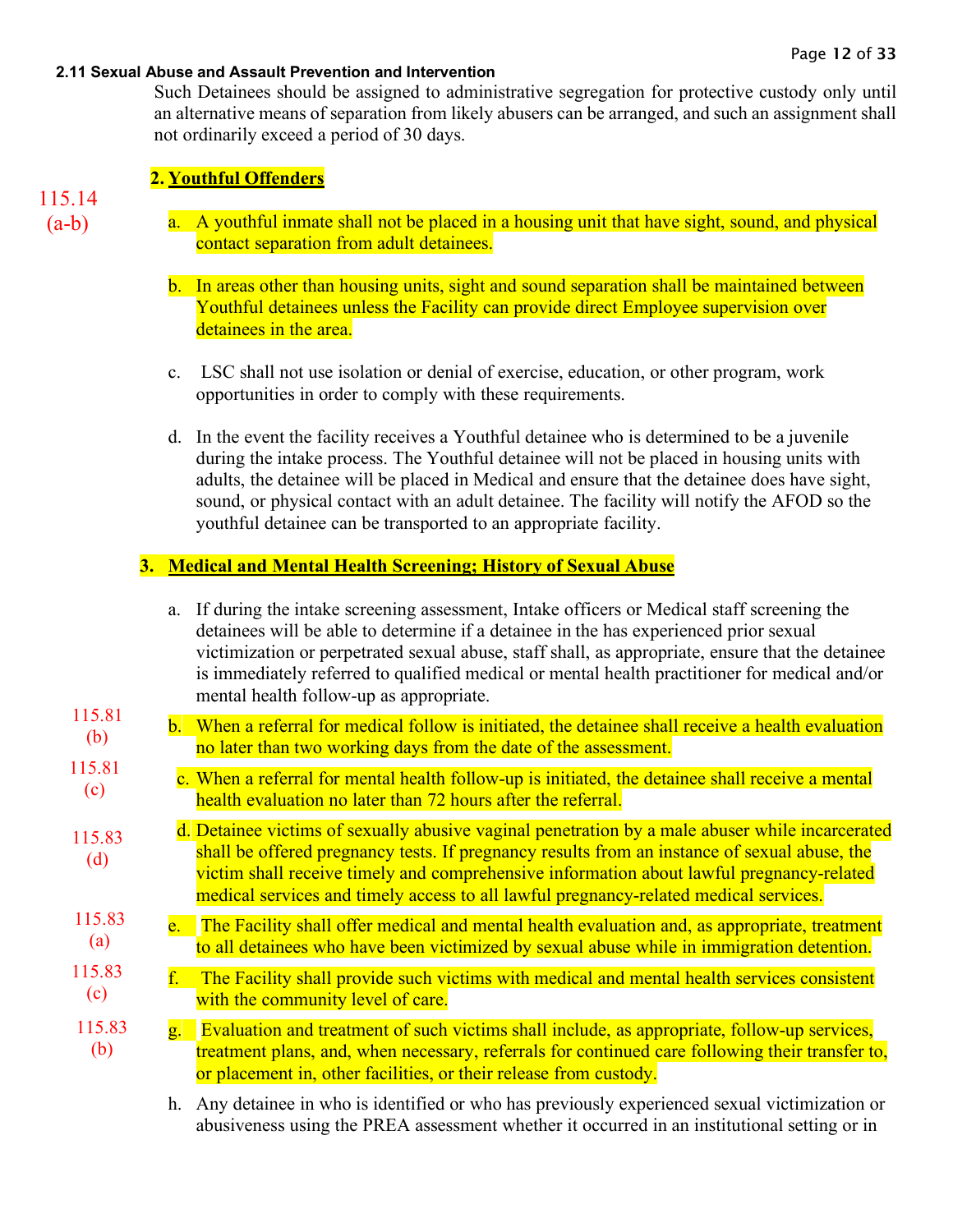the community, staff shall ensure that the detainee is offered a follow-up meeting with a medical or mental health practitioner within 14 days of the intake screening.

- i. Any information related to sexual victimization or abusiveness that occurred in an institutional setting shall be strictly limited to medical and mental health practitioners and other staff, as necessary, to inform treatment plans and security and management decisions, including housing, bed, work, education, and program assignments, or as otherwise required by Federal, State, or local law.
- j. Medical and mental health practitioners shall obtain informed consent from detainees before reporting information about prior sexual victimization that did not occur in an institutional setting unless the detainee is under the age of 18.
- k. Medical and mental health practitioners shall obtain informed consent from detainees before reporting information about prior sexual victimization that did not occur in an institutional setting, (unless the inmate is under the age of 18)
- **l.** All Detainees identified as having a history sexually abusive behavior must also be referred to the psychologist for further treatment. Detainees with a history of sexually abusive behavior are identified, monitored, and counseled**.** Detainees identified as at risk for sexual victimization are assessed by a mental health or other qualified professional. Detainees at risk for sexual victimization are identified, monitored, and counseled**.** Housing assignments are made accordingly**.**

## **4. Use of Screening Information**

- a. Screening Information from the risk screening required to inform housing, bed, work assignments within the Facility in order to keep potential victims away from potential abusers. Detainees identified as being a risk for sexual victimized are monitored and counseled and placed in least restrictive housing that is available and appropriate. 115.42 (a)
	- b. In making assessment and housing assignments, for Transgender and Intersex detainees shall consider the detainee's gender self-identification and an assessment of the effects of placement on the detainee's health and safety. Medical and mental health professionals shall be notified as soon as practicable on this assessment. 115.42 (b)
		- c. The Facility shall not base placement decisions of transgender or intersex detainees solely on the identity documents or physical anatomy of the detainee; a detainee's self-identification of his/her gender and self-assessment of safety needs shall always be taken into consideration as well.
		- d. The LaSalle Corrections placement of a transgender or intersex detainee shall be consistent with the safety and security considerations of the facility, and placement and programming assignments for each transgender of intersex detainee shall be reassessed at least twice each year to review any threats to safety experienced by the detainee.
		- e. LGBTI Individuals in the Facility shall not be placed in housing units solely based on their identification as LGBTI, unless such dedicated unit exists in connection with consent decree, legal settlement, or legal judgment for the purpose of protecting such detainee.
		- f. Transgender and intersex detainees shall be given the opportunity to shower separately from other detainees.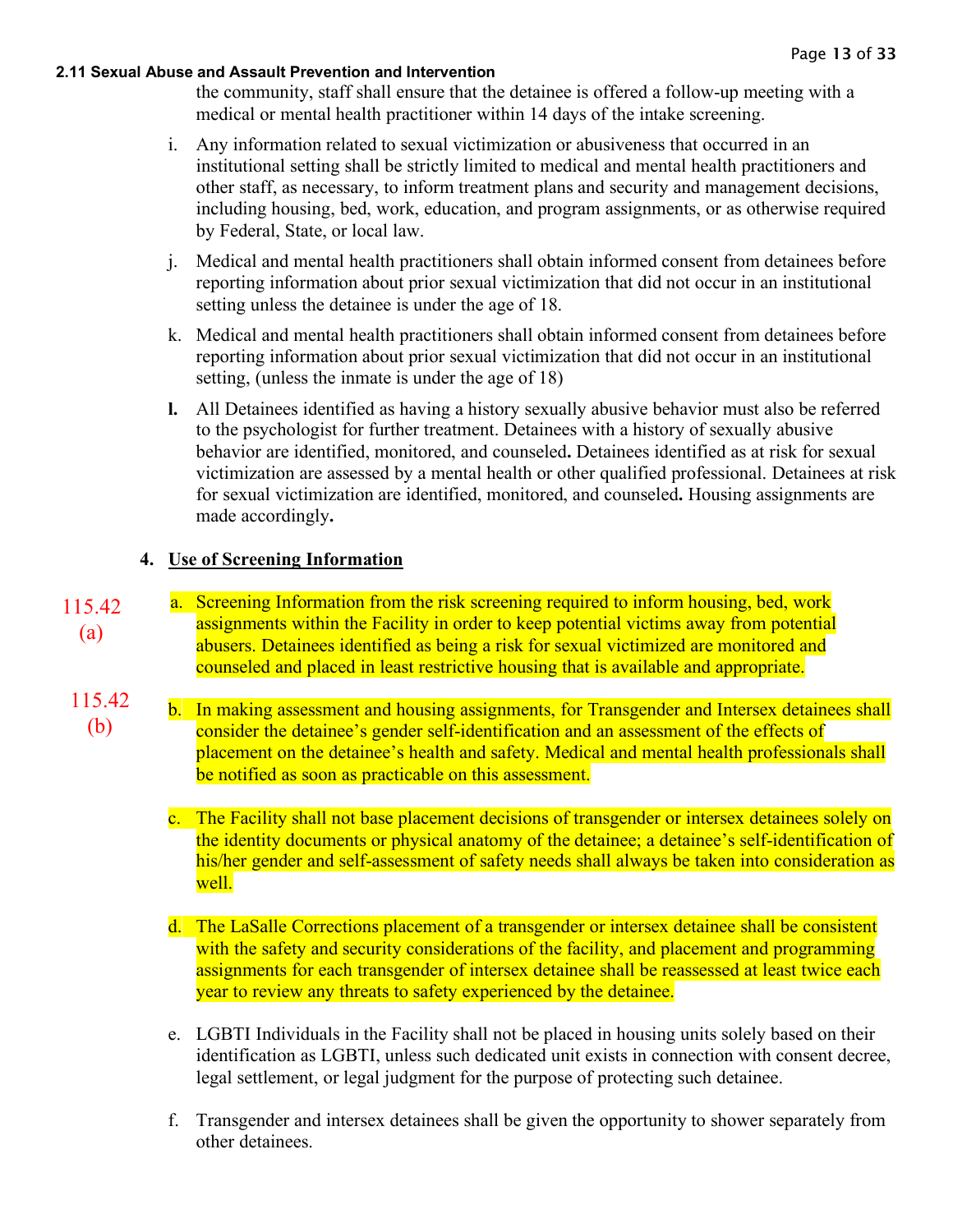### **2.11 Sexual Abuse and Assault Prevention and Intervention 10. Disability's and Education**

- **1.** Individuals with [disabilities and detainees who are limited English proficient](https://www.prearesourcecenter.org/ec-item/1176/11516-inmates-with-disabilities-and-inmates-who-are-limited-english-proficient)
	- a. The Facility shall ensure detainees with disabilities (including, detainees who are deaf or hard of hearing, those who are blind or have low vision, or those who have intellectual, psychiatric, or speech disabilities), have an equal opportunity to participate in or benefit from all aspects of the agency's efforts to prevent, detect, and respond to sexual abuse and sexual harassment. will ensure effective communication with detainees who are deaf or hard of hearing, providing access to interpreters who can interpret effectively, accurately, and impartially, both receptively and expressively, using any necessary specialized vocabulary.
	- b. The Facility shall ensure that written materials are provided in formats or through methods that ensure effective communication with detainees with disabilities, including detainees who have intellectual disabilities, limited reading skills, or who are blind or have low vision. LSC is not required to take actions that it can demonstrate would result in a fundamental alteration in the nature of a service, program, or activity, or in undue financial and administrative burdens, as those terms are used in regulations promulgated under title II of the ADA, 28 CFR35.164
	- c. The Facility will take reasonable steps to ensure meaningful access to all aspects of the agency's efforts to prevent, detect, and respond to sexual abuse and sexual harassment to detainees who are limited English proficient, including steps to provide interpreters who can interpret effectively, accurately, and impartially, both receptively and expressively, using any necessary specialized vocabulary.
	- d. In matters relating to allegations of sexual abuse, The Facility shall provide in-person or telephonic interpretation services that enable effective, accurate, and impartial interpretation by someone other than another detainee, unless the detainee expresses a preference for another detainee to provide interpretation and LSC determines that such interpretation is appropriate and consistent with DHS policy. LSC prohibits the provision of interpreter services by minors, alleged abusers, detainee who witnessed the alleged abuse, and detainee who have a significant relationship with the alleged abuser is not appropriate in matters relating to allegations of sexual abuse.
	- e. The Facility shall ensure posting are provided in all housing unit bulletin boards to include, DHS-prescribed sexual assault awareness notice; the name of the Prevention of Sexual Abuse Compliance Manager; and the name of local organizations that can assist detainees who have been victims of sexual abuse.

# **11. Detainee Orientation**

- 1. Detainees shall be informed about LaSalle Corrections Sexual abuse and assault prevention and intervention program and zero-tolerance policy for sexual abuse and assault through the orientation program and the detainee handbook. Detainee notification, orientation, and instruction must be in a language or manner that the detainee understands.
	- 2. Prohibits all forms of sexual abuse or assault staff on detainee, detainee on detainees;

115.33 (a)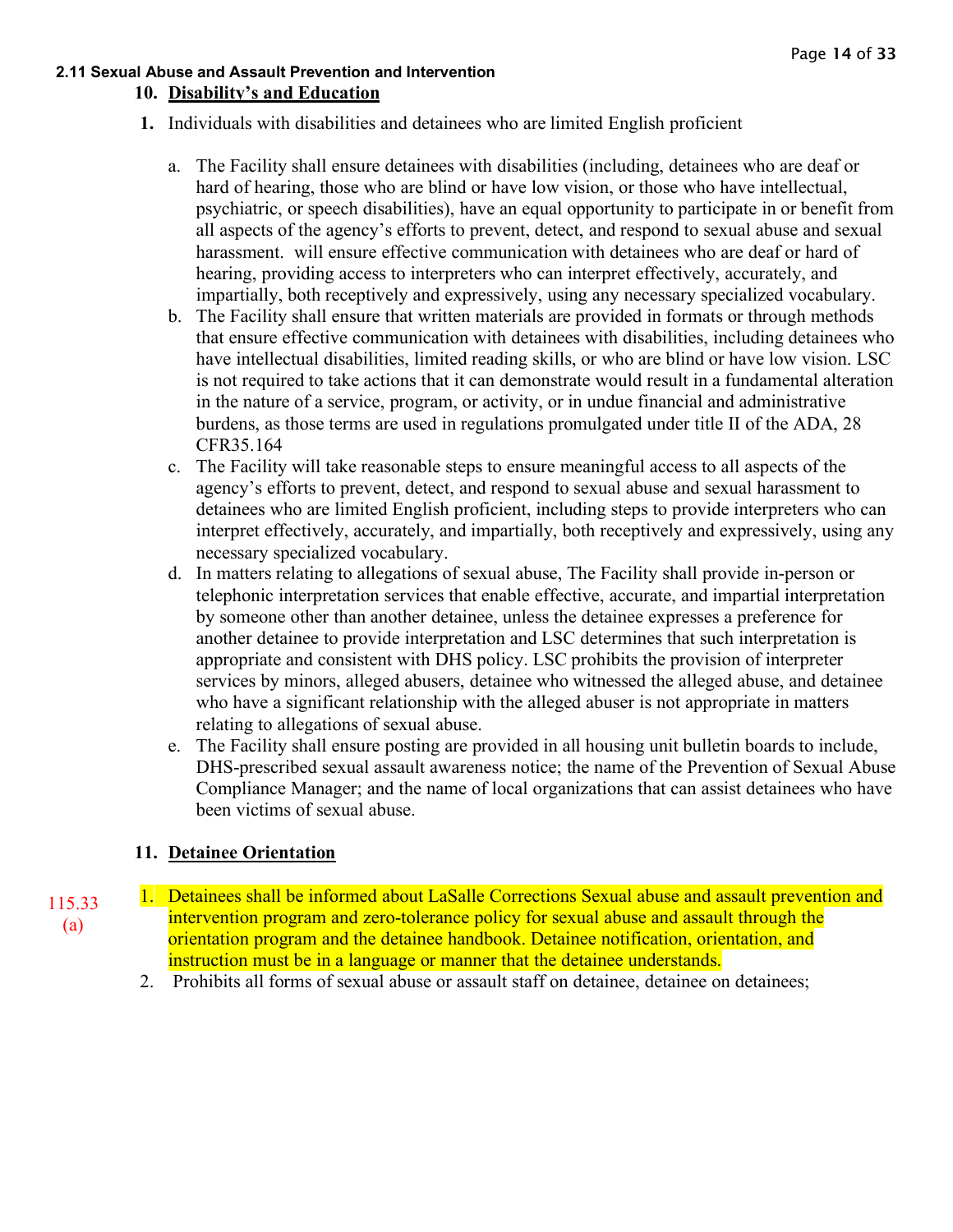(3)

(6)

- prevention and intervention strategies;
- definitions and examples of detainee-on-detainee sexual abuse, staff-on-detainee sexual abuse and coercive sexual activity; 115.33(1) (2)
	- explanation of methods for reporting sexual abuse or assault, including one or more staff members other than an immediate point-of contact line officer, (e.g., the compliance manager or a mental health specialist) the Detention and Reporting Information Line (DRIL), the DHS Office of Inspector General, and the Joint Intake Center;
	- information about self-protection and indicators of sexual abuse;
	- prohibition against retaliation, including an explanation that reporting an assault shall not negatively impact the detainee's immigration proceedings; (4) (5)
		- The right of a detainee who has been subjected to sexual abuse to receive treatment and counseling.
			- Each detainee shall receive a copy of the "Sexual Assault Awareness Information" pamphlet; a LaSalle Corrections Detainee Handbook; and an U.S. Immigration and Customs Enforcement National Detention Handbook in which both include information on how to report sexual abuse. A signed acknowledgment shall be kept in the detainee detention file.
		- a. Detainee notification, orientation, and instruction must be in a language or manner that the detainee understands, including for those who are limited English proficient, deaf, visually impaired or otherwise disabled, as well as to detainees who have limited reading skills. shall maintain documentation of detainee participation in the instruction session.
		- b. The Facility shall have a TTY machine available in the Intake Processing Area.
		- c. The Facility shall ensure that detainees have multiple ways to privately report sexual abuse, retaliation for reporting sexual abuse, or staff neglect or violations of responsibilities that may have contributed to such incidents:
		- d. The sexual abuse or assault prevention and intervention program shall provide detainees who are victims of sexual abuse or assault the option to report the incident or situation to a designated staff member other than an immediate point-of-contact line officer (e.g., the program coordinator or a mental health specialist). The Facility shall provide detainees with the name of the program coordinator or designated staff member and information on how to contact him or her. Detainees will also be informed that they can report any incident or situation regarding sexual abuse, assault, or intimidation to any staff member (as outlined above), the DHS Office of Inspector General, and the Joint Intake Center.
		- e. The Facility shall provide instructions on how detainees may contact their consular official, the DHS Office of Inspector General, or as appropriate, another designated office, to confidentially and, if desired, anonymously report these incidents.
		- f. The Facility shall inform the detainees of at least one way for detainees to report sexual abuse to a public or private entity or office that is not part of LaSalle Corrections.

# **12. Staff Training**

- **1.** Training on the facility's Sexual Abuse or Assault Prevention and Intervention Program shall be included in training for all employees and shall also be included in annual refresher training thereafter.
	- **2.** Employee training shall ensure facility staff are able to fulfill their responsibilities under this standard, and shall include:

115.31 (a)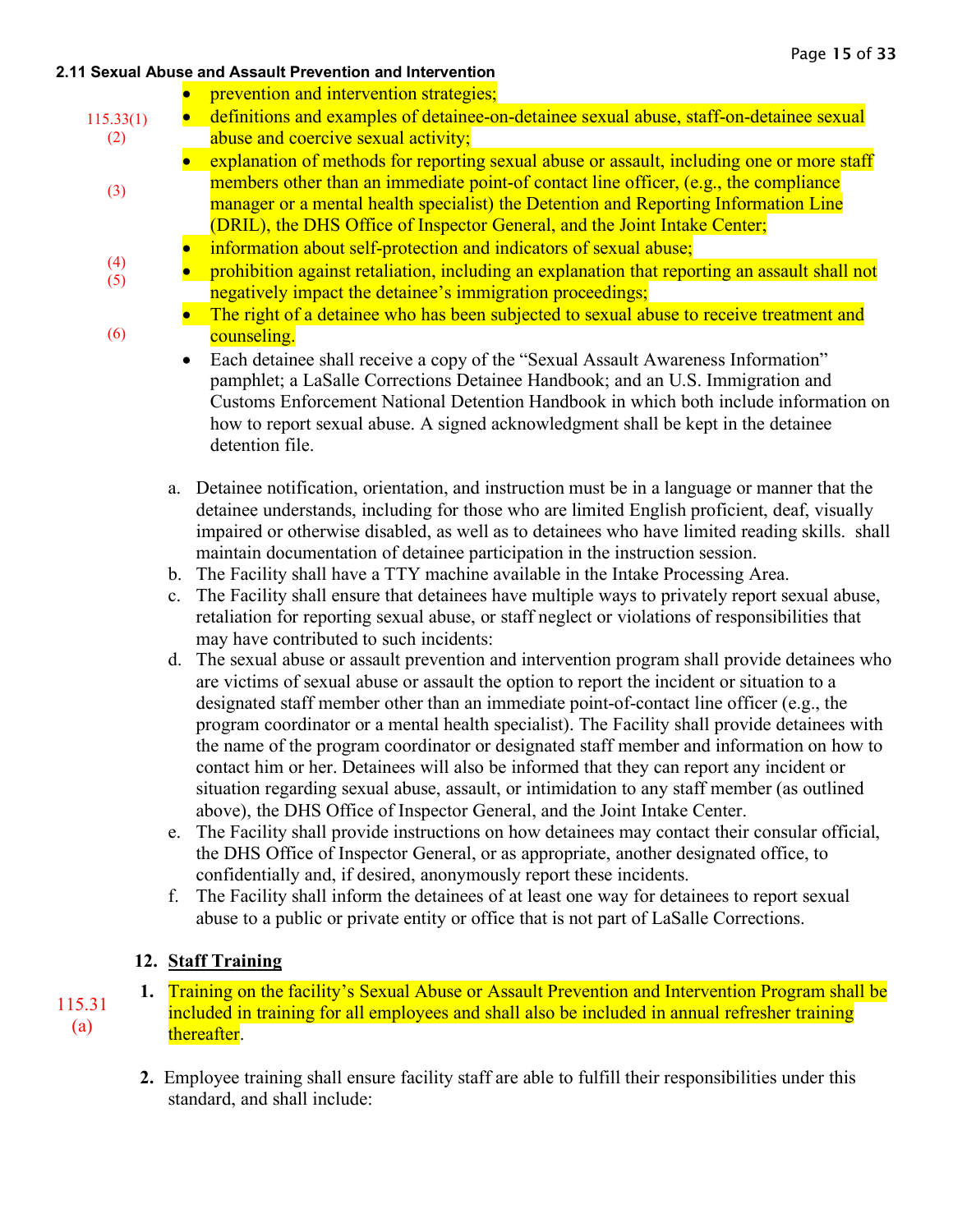- a) The facility's zero-tolerance policies for all forms of sexual abuse;
- b) definitions and examples of prohibited and illegal sexual behavior;
- c) the right of detainees and staff to be free from sexual abuse, and from retaliation for reporting sexual abuse; and examples of prohibited and illegal sexual behavior
- d) instruction that sexual abuse and/or assault is never an acceptable consequence of detention;
- e) recognition of situations where sexual abuse and/or assault may occur;
- f) how to avoid inappropriate relationships with detainees;
- g) working with vulnerable populations and addressing their potential vulnerability in the general population;
- h) recognition of the physical, behavioral and emotional signs of sexual abuse and/or assault and ways to prevent and respond to such occurrences;
- i) the requirement to limit reporting of sexual abuse and assault to personnel with a need-toknow in order to make decisions concerning the detainee victim's welfare, and for law enforcement/investigative purposes;
- j) The investigation process and how to ensure that evidence is not destroyed;
- k) Prevention, recognition and appropriate response to allegations or suspicions of sexual assault involving detainees with mental or physical disabilities;
- l) how to communicate effectively and professionally with detainees, including lesbian, gay, bisexual, transgender, intersex, or gender nonconforming detainees;
- m) Instruction on reporting knowledge or suspicion of sexual abuse and/or assault; and
- n) Instruction on documentation and referral procedures of all allegations or suspicion of sexual abuse and/or assault.
- **3.** The Facility shall ensure that all volunteers and other contractors who have contact with detainees have been trained on their responsibilities under the facility's sexual abuse prevention, detection, intervention and response policies, and procedures. The level and type of training for volunteers and contractors will be based on the services they provide and their level of contact with detainees; however, all volunteers and contractors who have any contact with detainees must be notified of the zero-tolerance policy and informed how to report such incidents. In this paragraph "other contractor" means a person who provides services on a nonrecurring basis to the facility pursuant to a contractual agreement with the agency or facility.
- **4.** The Facility shall maintain written documentation verifying employee, volunteer, and contractor training. In addition to the general training provided to all employees, The Facility shall provide specialized training on sexual abuse and effective cross-agency coordination to facility investigators who conduct investigations into allegations of sexual abuse at immigration detention facilities. This training must cover, at a minimum, interviewing sexual abuse and assault victims, sexual abuse and assault evidence collection in confinement settings, the criteria, and evidence required for administrative action or prosecutorial referral, and information about effective cross-agency coordination in the investigation process.

# **I. Specialized training: Investigations**

a. Specialized training shall include techniques for interviewing sexual abuse victims, proper use of a. Specialized dailing shall include techniques for interviewing sexual abuse victims, proper use of 115.34 Miranda and Garrity warnings, sexual abuse evidence collection in confinement settings, and the (a)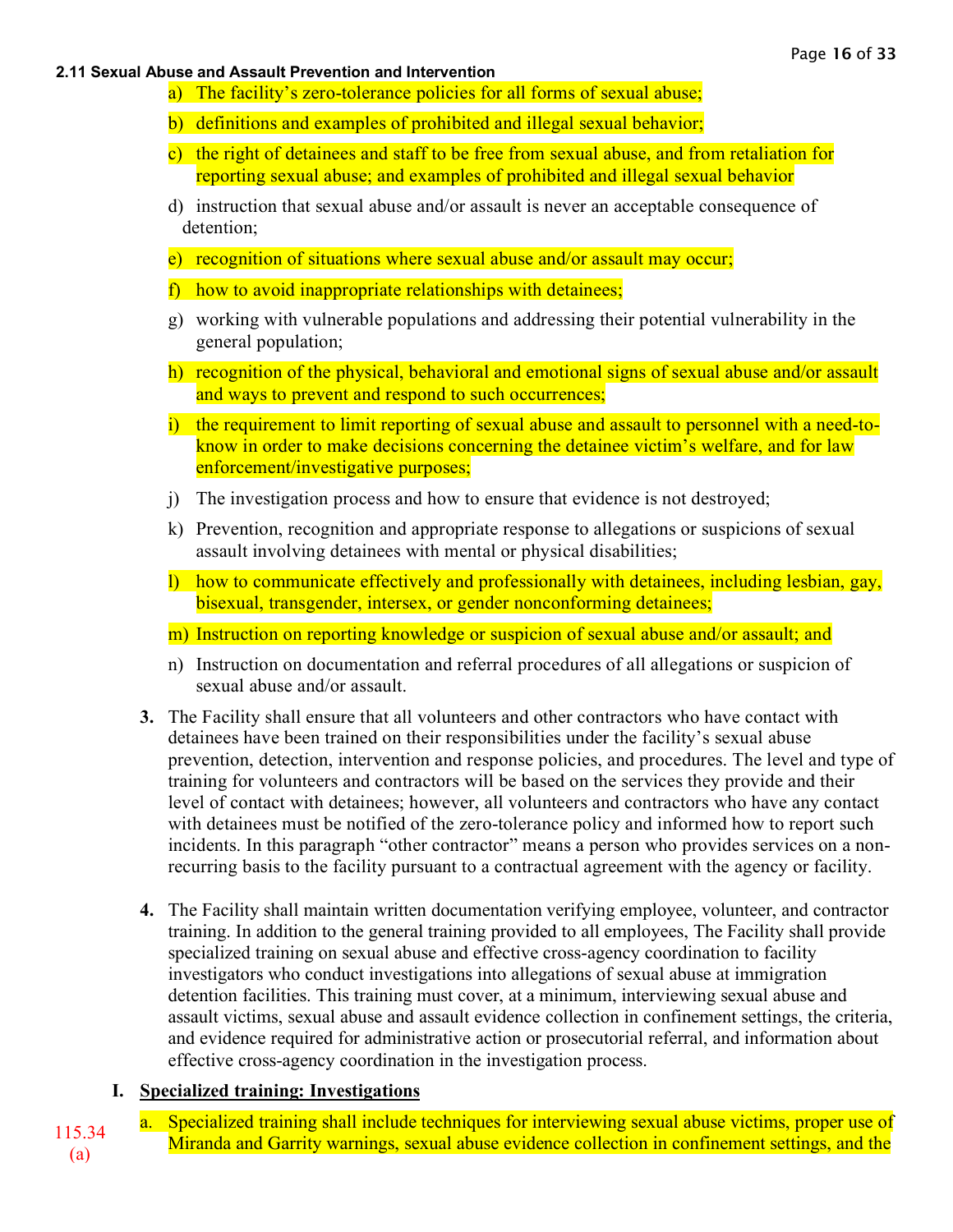criteria and evidence required to substantiate a case for administrative action or prosecution referral.

- b. The Facility shall maintain documentation that agency investigators have completed the required specialized training in conducting sexual abuse investigations.
- c. Any State entity or Department of Justice component that investigates sexual abuse in confinement settings shall provide such training to its agents and investigators who conduct such investigations.

## **J. Specialized Training: Medical and Mental Health**

- a. The Facility shall ensure that all full- and part-time medical and mental health care practitioners are provided with specialized training, to include: 115.35 (a)
	- 1. How to detect and assess signs of sexual abuse and sexual harassment;
	- 2. How to preserve physical evidence of sexual abuse; If medical staff employed by the agency conduct forensic examinations, such medical staff shall receive the appropriate training to conduct such examinations. 115.35 (c)
		- 3. How to respond effectively and professionally to victims of sexual abuse and sexual harassment; and

4. How and to whom to report allegations or suspicions of sexual abuse and sexual harassment.

- b. The training department shall maintain documentation that medical and mental health practitioners have received the training referenced in this standard either from the agency or elsewhere.
- c. Medical and mental health care practitioners shall also receive the training mandated for employees under 115.31 or for contractors and volunteers under 115.32, depending upon the practitioner's status at the agency.

### **K. Volunteers and Contractor Training**

### 1. **Volunteer /Contractor Training**

- a. The LSC Employees, Contractors and Volunteers who have contact with detainees will have been trained on their responsibilities under the Sexual Abuse and Sexual Harassment prevention, detection, and response policies and procedures.
- b. The training provided to volunteers and contractors shall be based on the services they provide and level of contact they have with detainees, but all volunteers and contractors who have contact with detainees shall be notified of the facilities' zero-tolerance policy regarding sexual abuse and sexual harassment and informed how to report such incidents.
- c. If the volunteer and or contractor is the first responder, they shall be required to request that the alleged victim not take any actions that could destroy physical evidence and then immediately notify security staff.
- d. Volunteers and Contractors who have contact with detainees shall receive PRA refresher training.
- e. The Facility shall maintain documentation confirming that volunteers and contractors understand the training they have received.

# **2. Volunteer Reporting Duties**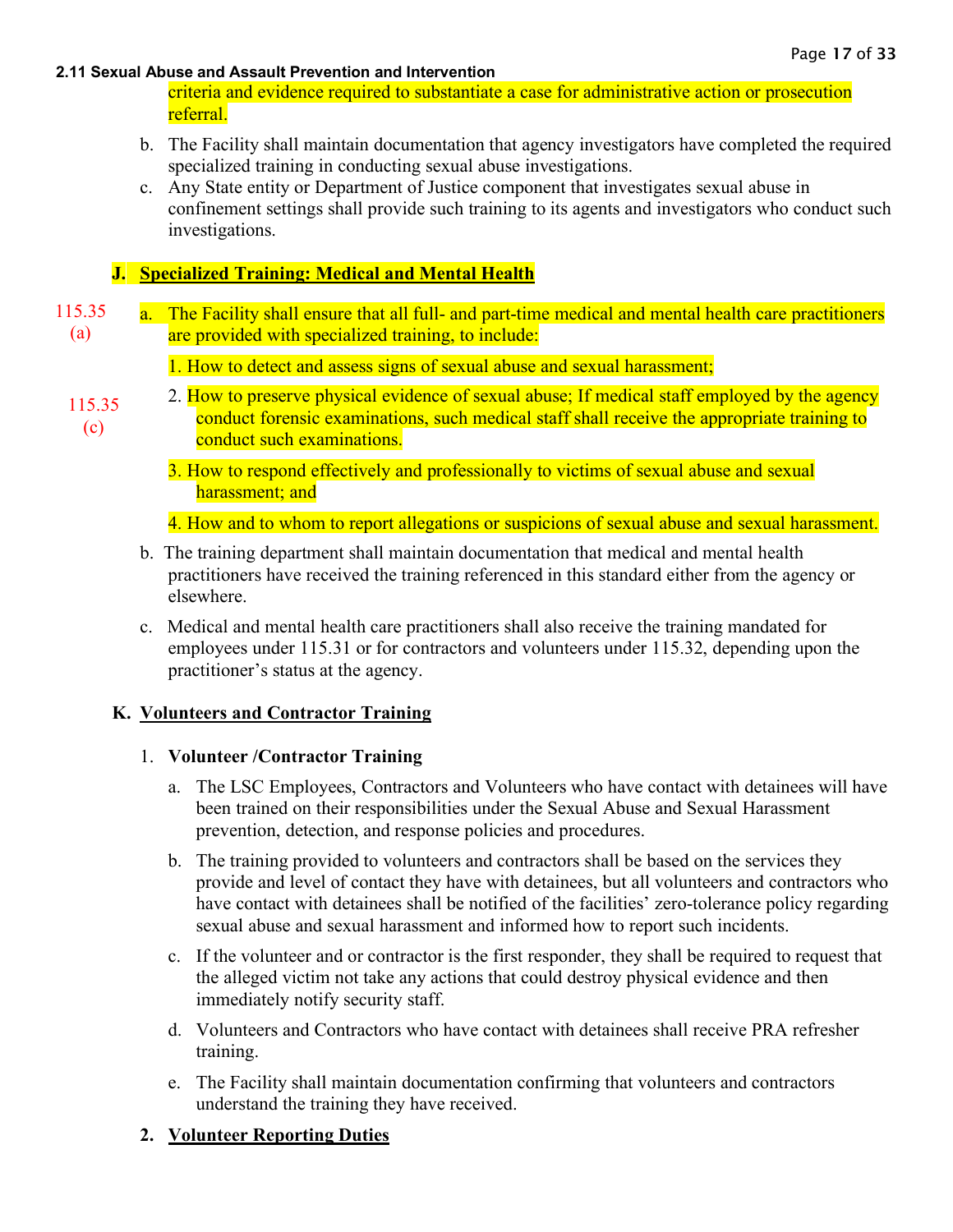- a. Knowledge, suspicion, or information regarding an incident of sexual abuse or sexual harassment that occurred in a facility, whether or not it is part of; retaliation against detainees or staff who reported such an incident; and any staff neglect or violation of responsibilities that may have contributed to an incident or retaliation.
- b. Apart from reporting to designated supervisors or officials, staff shall not reveal any information related to a sexual abuse report to anyone other than to the extent necessary, as specified in agency policy, to make treatment, investigation, and other security and management decisions.
- c. Unless otherwise precluded by Federal, State, or local law, medical and mental health practitioners shall be required to report sexual abuse pursuant to paragraph (a) of this section and to inform detainees of the practitioner's duty to report, and the limitations of confidentiality, at the initiation of services.
- d. If the alleged victim is under the age of 18 or considered a vulnerable adult under a State or local vulnerable person's statute, the agency shall report the allegation to the designated State or local services agency under applicable mandatory reporting laws.
- **e.** The facility shall report all allegations of sexual abuse and sexual harassment, including third party and anonymous reports, to the facility's designated investigators.

## **3. Corrective Actions for Contractors and Volunteers**

- a. Any contractor or volunteer who engages in sexual abuse shall be prohibited from contact with detainees and shall be reported to law enforcement agencies, unless the activity was clearly not criminal, and to relevant licensing bodies. 115.77 (a)
	- b. Contractors and volunteers suspected of perpetrating sexual abuse shall be immediately removed from all duties requiring detainee contact pending the outcome of an investigation.
- c. The Facility shall take appropriate remedial measures and shall consider whether to prohibit further contact with detainees by contractors and volunteers who have not engaged in sexual abuse but have violated other provisions within these standards. 115.77 (c)

### **4. Hiring Contractors**

- a. The Facility is prohibited from contracting with anyone (who may have contact detainees) who has engaged in, been convicted of, or been civilly or administratively adjudicated for engaging in Sexual Abuse in confinement settings or in the community.
- b. The Facility shall consider any incidents of Sexual Harassment in determining whether to enlist the services for any Contractor who may have contact with detainees in LaSalle Corrections Facility.
- c. The Facility shall conduct criminal background checks and make its best effort to contact prior institutional employers to obtain information on substantiated of Sexual Abuse and Sexual Harassment any resignation pending investigation or an allegation of Sexual Abuse prior to enlisting the service of any Contractor, Background checks shall be repeated for all Contractors at least five years.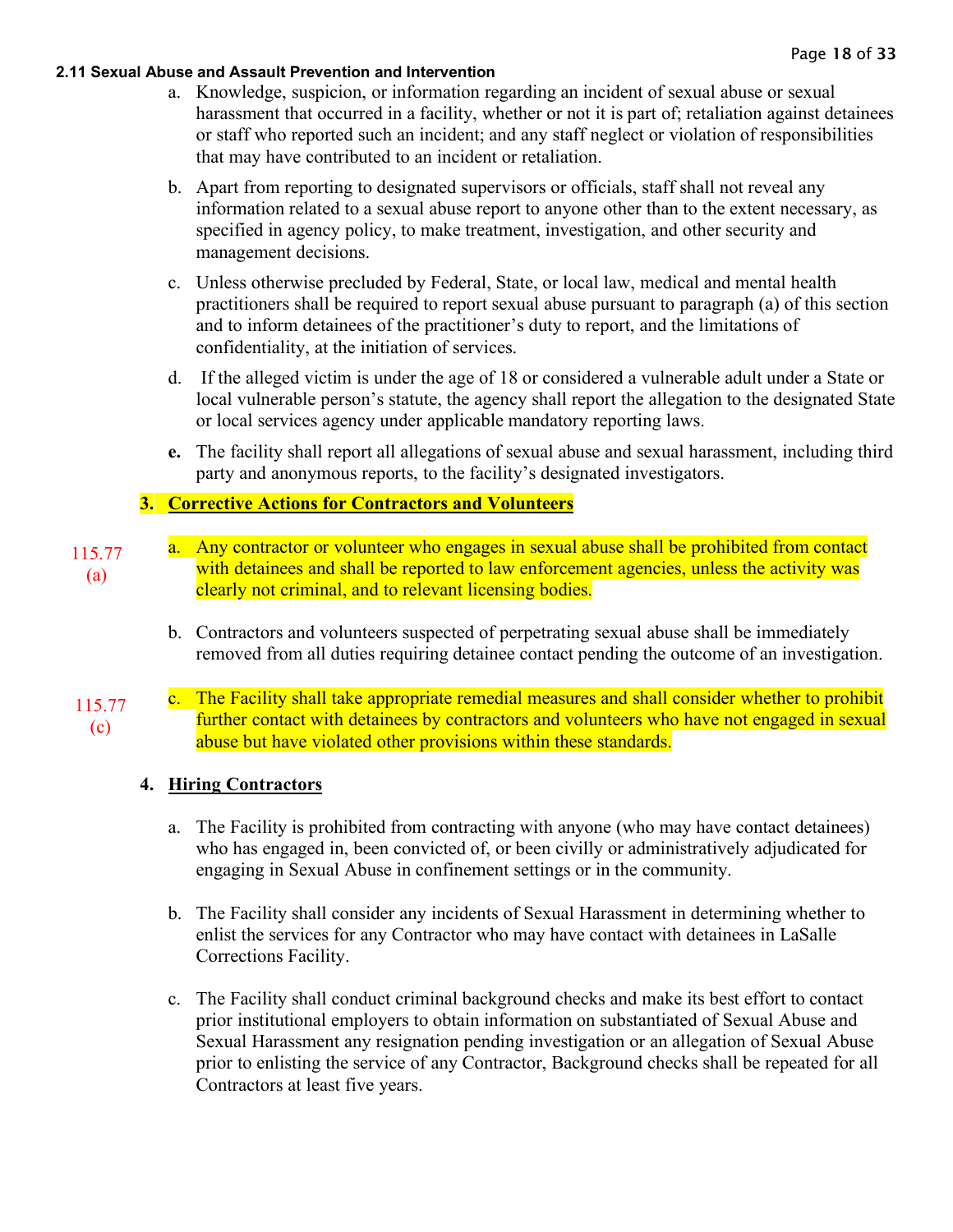#### **5. Limits to Cross Gender Viewing and Searches**

- a. The Facility shall not conduct cross-gender strip searches or cross-gender visual body cavity searches (meaning a search of the anal or genital opening) except in exigent circumstances including consideration of officer safety, or when performed by medical practitioners.
- b. The Facility shall not conduct cross-gender pat-down searches of male detainees unless, after reasonable diligence, staff of the same gender is not available at the time the pat-down search is required or in exigent circumstances. 115.15 (b)
	- c. The Facility shall not conduct cross-gender pat-down searches of female detainees unless in exigent circumstances.
		- d. The Facility shall not restrict female detainee's access to regularly available programming or other out-of-cell opportunities in order to comply with this provision.
		- e. The Facility shall document all cross-gender strip searches, cross-gender visual body cavity searches, and all cross-gender pat-down searches.
- f. The Facility shall enable detainees to shower, perform bodily functions, and change clothing without nonmedical staff of the opposite gender viewing their breasts, buttocks, or genitalia, except in exigent circumstances or when such viewing is incidental to routine dorm checks or is otherwise appropriate in connection with a medical examination or monitored bowel movement. The Facility shall require staff of the opposite gender to announce their presence when entering a detainee-housing unit. 115.15
	- g. The Facility shall not search or physically examine a transgender or intersex detainee for the sole purpose of determining the detainee genital status. If the detainee's genital status is unknown, it may be determined during conversations with the detainee, by reviewing medical records, or, if necessary, by learning that information as part of the standard medical examination that all detainees must undergo as part of the intake or other processing procedures conducted in private by a medical practitioner.
	- h. The Facility shall train security staff in how to conduct cross-gender pat-down searches, and searches of transgender and intersex detainees, in a professional and respectful manner, and in the least intrusive manner possible, consistent with security needs.

# **L. Detainee Reporting Procedures**

### **1. Detainee Reporting**

LSC staff must all accept reports made verbally, in writing, anonymously, and from third parties and promptly document any reports and notify through the chain of command the Facility Administrator and the Field Office Director.

- a. The Facility shall ensure that detainees have multiple ways for detainees to privately report sexual abuse and sexual harassment, retaliation for reporting sexual abuse, or staff neglect or violations of responsibilities that may have contributed to such incidents. LSC shall provide instructions on how detainees may contact their consular official, the DHS Office of the Inspector General or, as appropriate, another designated office, to confidentially and, if desired, anonymously, report these incidents. 115.51 (a)
	- b. The Facility has one way for detainees to report abuse or harassment to a public or private entity or office that is not part of the agency, and that is able to receive and immediately forward detainee reports of sexual abuse and sexual harassment to agency officials, allowing the detainees to remain anonymous upon request. Detainees shall be provided information on

115.51 (c)

(c)

(g)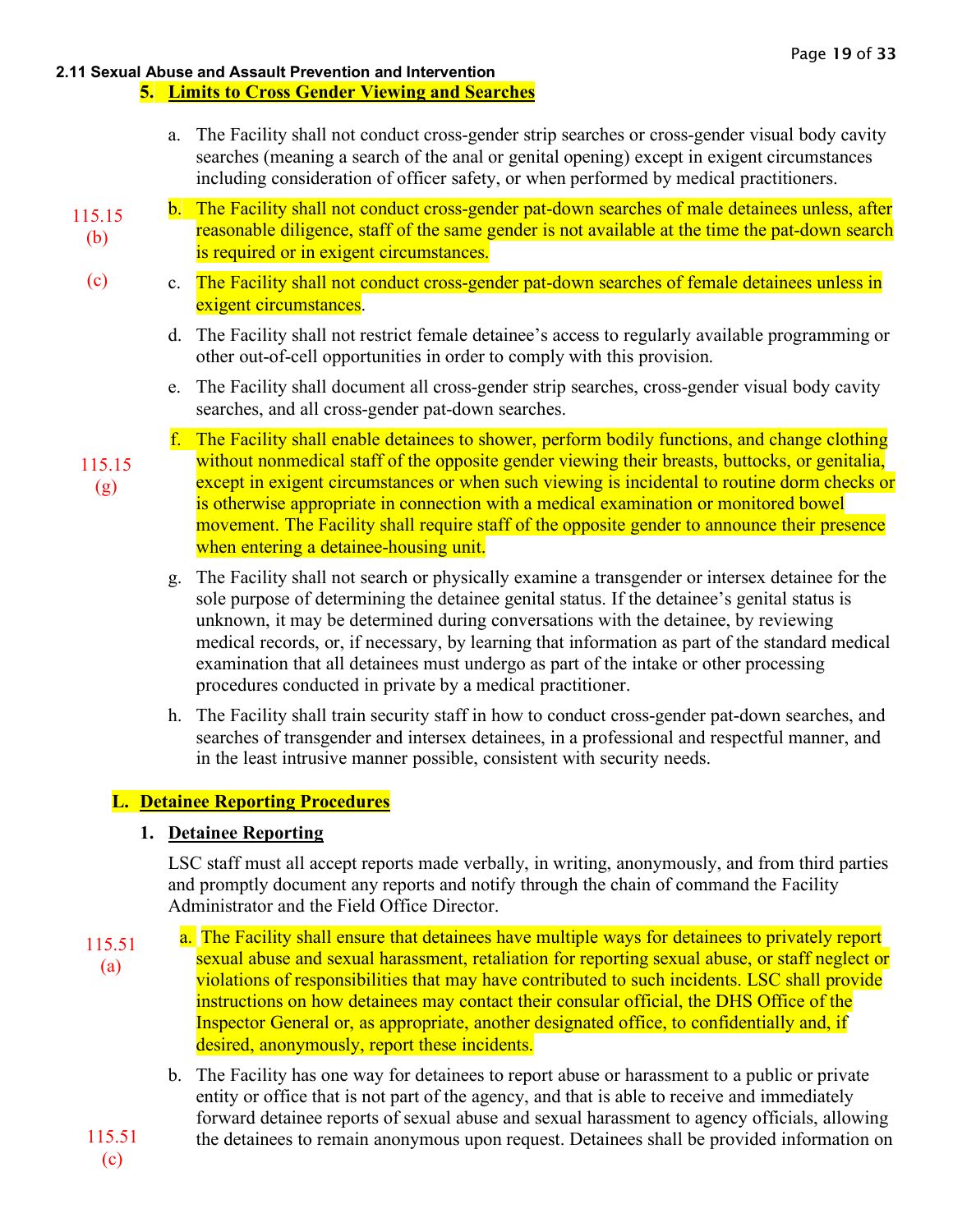how to contact relevant consular officials and relevant officials at the Department of Homeland Security.

- c. Employees shall accept reports made verbally, in writing, anonymously, and from third parties and shall promptly document any verbal reports.
- d. The Facility shall provide a method for employees to privately report sexual abuse and sexual harassment of detainees.
- e. Information concerning the identity of a detainee victim reporting sexual abuse or harassment, and the fact of the report itself, are limited to those who have a need-to-know in order to make decisions concerning the detainee victim's welfare, and for law enforcement / investigative purposes.
- f. The Sexual Assault Awareness Notice along the names of PREA Compliance Manager and local organizations that can assist detainees who have been the victims of sexual assault is posted in the housing units. The Sexual Assault Awareness Information brochure is distributed to detainees.

## **2. Exhaustion of Administrative Remedies**

115.52 (c)

- 1. No time limits will be set when a detainee may submit a grievance regarding an allegation of Sexual Abuse or Sexual Assault.)
- 2. The Facility staff shall be responsible on identifying and handle time-sensitive grievances that involve an immediate threat to detainees, health, safety, or welfare related to sexual abuse.
	- 3. Detainees have the right to submit grievances alleging Sexual Abuse to someone other than the alleged abuser. Such grievance is not referred to the staff member who is subject of the compliant.
- 4. The Facility shall be responsible to alert proper medical personnel of any sexual abuse-related medical emergencies. 115.52 (d)
	- 5. Third parties (e.g. fellow detainees, Employees, family members, attorneys and outside advocates) may assist individual's detainees in filing requests for administrative remedies relating to allegations of Sexual Abuse and Sexual Harassment and may be file such requests on behalf of the alleged victim.
	- 6. The alleged victim must agree to have the request filed on his or her behalf; however, he/she is not required to personally pursue any subsequent steps in the administrative remedy process; if the detainee declines to have the request processed on his or her behalf, the facility shall document the detainee's decision.
	- 7. Detainees are not required to use any informal grievance process or attempt to resolve with Employees an alleged incident of Sexual Abuse.
	- 8. A Final decision shall be issued on the merits of any portion of the grievance alleging Sexual Abuse within 90 days of the initial filing of the grievance.
	- 9. The Facility may claim an extension of time to respond, of up to 7 days, if the normal time period for response is insufficient to make an appropriate decision. The agency shall notify the detainee in writing of any such extension and provide a date by which a decision will be made
	- **3. Employee Reporting to other Confinement Facilities**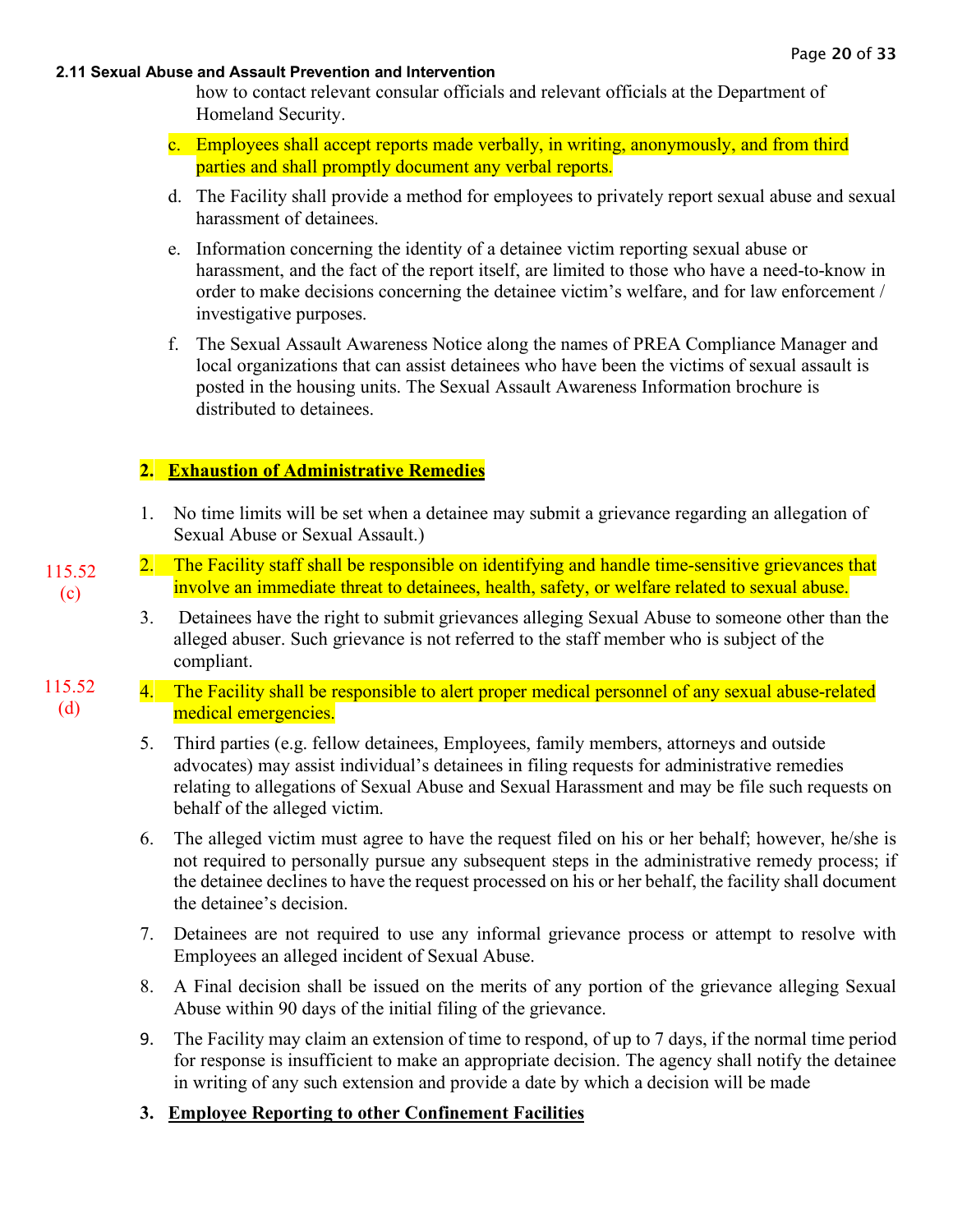- 1. Upon receiving an allegation that a detainee was sexually abused while confined at another facility, the agency or facility whose staff received the allegation shall notify the ICE Field Office and the administrator of the facility where the alleged abuse occurred.
- 2. The notification shall be provided as soon as possible, but no later than 72 hours after receiving the allegation. shall document that it has provided such notification.
- 3. The Facility shall ensure all allegations are referred for investigation upon receiving such notification of sexual abuse from another confinement facility about a detainee who was previously detained at LSC and shall immediately notify the ICE Field Office Director.

# **4. Third Party Reporting**

- LaSalle Corrections shall post publicly, third party reporting procedures on its public website to show its method receiving third-party reports of Sexual Abuse and Sexual Harassment. 115.54
	- 1. All staff must immediately report any known or suspected incidents or allegations of sexual abuse or assault through the facility's chain of command.
	- 2. If an employee chooses to contact outside the chain of command, you can contact facility Human Resource Department, and the National Sexual Assault Hotline at 1-800-656-4673. All PREA related incidents must be immediately reported.
	- 3. The facility administrator shall promptly report the incident to the ICE Field Office Director and refer all cases that appear potentially to support criminal prosecution to the appropriate law enforcement agency having jurisdiction for investigation.
	- 4. If an employee, contractor, or volunteer is alleged to be the perpetrator of detainee sexual abuse or assault, the facility administrator shall ensure that the incident is promptly referred to the appropriate law enforcement agency having jurisdiction for investigation and reporting to the Field Office Director. The local government entity or contractor that owns and operates the facility.
	- 5. Information concerning the identity of a detainee victim reporting a sexual assault, and the facts of the report itself, shall be limited to those who have a need-to-know in order to make decisions concerning the victim's welfare, and for law enforcement/investigative purposes.

Upon receiving an allegation that a detainee was sexually abused while confined at another facility, the facility administrator shall notify the head of the facility or appropriate office of the agency where the alleged abuse occurred as soon as possible, and no later than 72 hours after receiving the allegation. The facility administrator shall notify the detainee in advance of such reporting.

# **M. Staff Notification and Agency reporting Duties**

115.61 (a)

The Facility shall require all staff to immediately report any knowledge, suspicion, or information regarding an incident of sexual abuse that occurred in a facility; retaliation against detainees or staff who reported or participated in an investigation about such an incident; and any staff neglect or violation of responsibilities that may have contributed to an incident or retaliation. shall ensure that all staff are trained on:

- appropriate reporting procedures, including a method by which staff can report outside the chain of command;
- Staff members who become aware of alleged sexual abuse shall immediately follow reporting requirements set forth in LSC's written policy and procedures; and
- Apart from such reporting, staff shall not reveal any information related to a sexual abuse report to anyone other than to the extent necessary to help protect the safety of the victim or prevent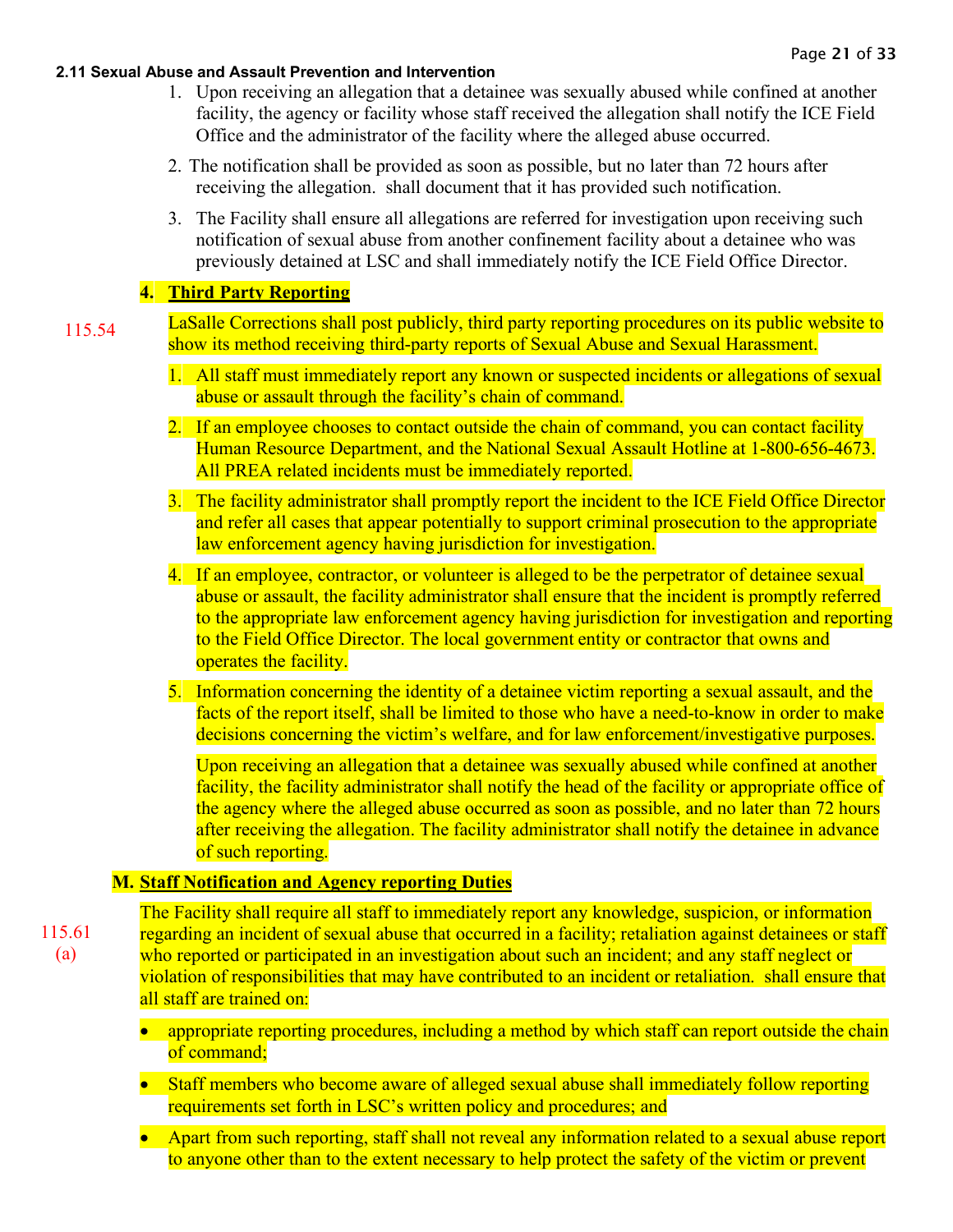further victimization of other detainees or staff in the facility, or to make medical treatment, investigation, law enforcement, or other security and management decisions.

### **N. Facility Protection Duties**

|        | a. When the Facility learns that a detainee is subject to substantial risk of imminent Sexual |
|--------|-----------------------------------------------------------------------------------------------|
| 115.62 | Abuse, it shall take immediate action to protect the alleged victim. Employees shall report   |
|        | and respond to all allegations of Sexually Abusive Behavior and Sexual Harassment.            |
|        | Employees should assume that all reports of sexual victimization, regardless of the source of |
|        | the reports (i.e. third party") are credible and respond accordingly.                         |
|        | b. Any detainee who alleges that he/ she has been sexually assaulted is offered immediate     |

- protection from the assailant and referred for a medical examination and / or clinical assessment for potential negative symptoms.
- c. Only designated Employees specified by this policy should be informed of the incident, as it is important to respect the victim's security, identity, and privacy.
- d. All allegations of Sexual Abuse shall be handled in a confidential manner throughout the investigation.
- e. All conversations and contact with the victim should be sensitive, supportive and nonjudgmental.
- f. The Facility will use a coordinated, multidisciplinary team approach to responding to sexual abuse, which includes a medical practitioner, a mental health practitioner, a security staff member, an investigator from the designated investigative entity, as well as representatives from outside entities that provide relevant services and expertise.
- g. The Facility shall protect detainees and staff against retaliation for reporting sexual abuse, or for cooperating with an investigation into an allegation of sexual abuse. 115.67 (a)

# **a) Staff First Responder Duties**

- Upon learning of an allegation that a detainee was sexually abused, the first security staff member to respond to the report shall be required to: 115.64 (a)
	- a. Separate any detainee who alleges that he/she has been sexually assaulted from the alleged assailant. (1)
		- b. Immediately notify the Facility Administrator or on call supervisor and remain on the scene until relieved by responding personnel. In the event this occurred, the ICE AFOD or designee will be notified.
	- c. Preserve and protect, to the greatest extent possible, any crime scene until appropriate steps can be taken to collect any evidence. (2)
	- d. If the abuse or sexual abuse occurred within a time period that still allows for the collection of physical evidence, do not let the alleged victim or abuser take any actions that could destroy physical evidence, including as appropriate, washing, brush teeth, changing clothes, urinating, defecating, smoking, drinking and eating. (3)
	- e. If the abuse occurred within time period that still allows for the collection of physical evidence, including, an appropriate, washing, brushing teeth, changing clothes, urinating, defecating, smoking, drinking, or eating. (4)
	- f. If the first responder is not security staff, the responder shall be required to request that the alleged victim not take any actions that could destroy physical evidence and then notify security staff. 115.64 (b)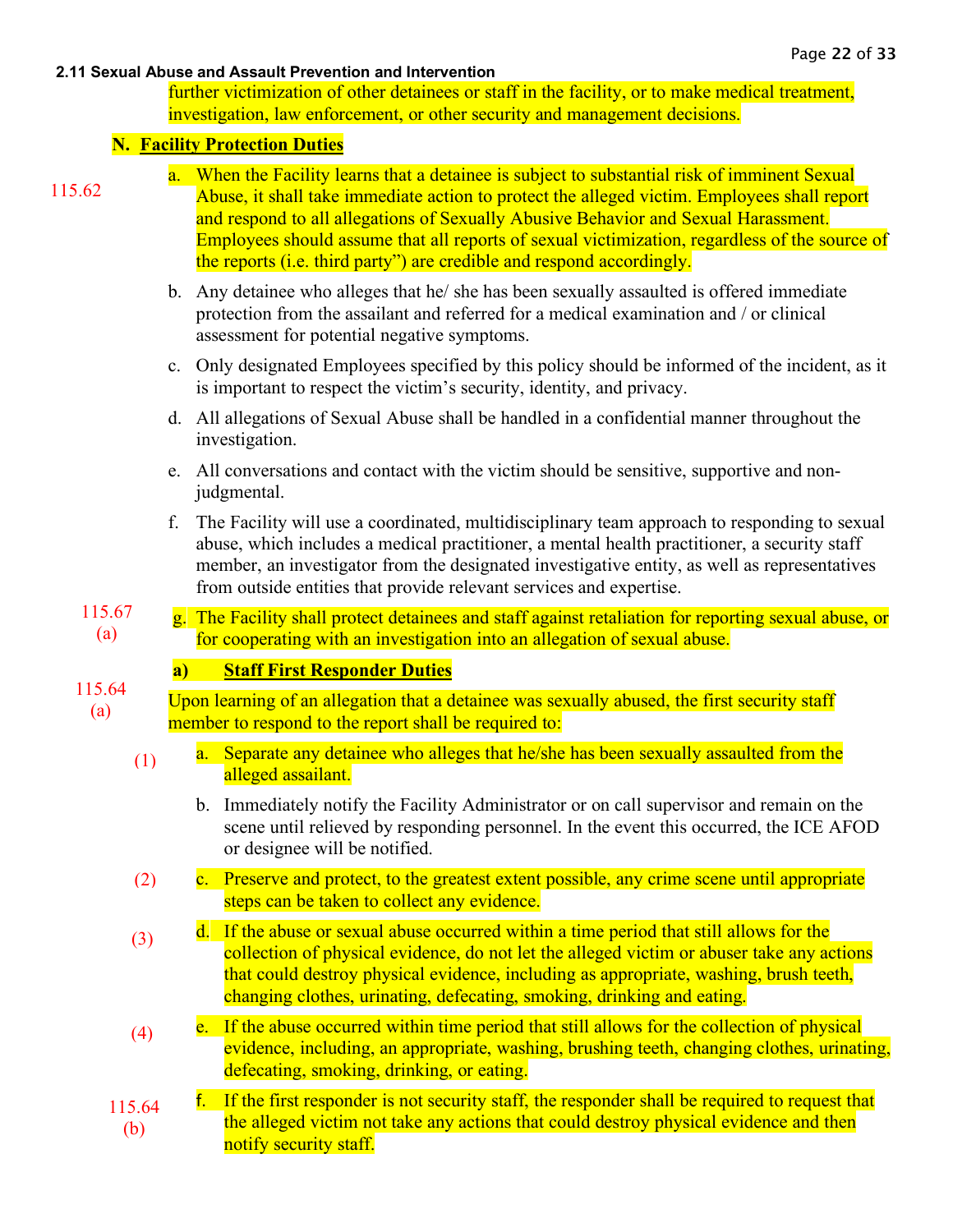- g. It is important that all contact with alleged victim, be sensitive, supportive and nonjudgmental.
- h. Apart from reporting to designated supervisors, Employees shall not reveal any information related to the incident to anyone other than to staff involved with investigating the alleged incident.

### b) **Responsibilities When Sexual Abuse is Alleged**

In cases where there is a serious allegation that a detainee was sexually abused, responding supervisory staff shall:

- a. The Facility Ensure that the alleged victim and abuser are properly separated. They should not be allowed to communicate and should be held out of sight and sound of each other.
- b. The Facility will ensure the potential crime scene area is preserved until appropriate steps can be taken to collect any evidence by trained persons.
- c. The Facility Administrator, PREA Compliance Manager, Facility Investigator, Corporate PREA Coordinator, and other designated individuals and ICE AFOD or designee will be notified within two (2) hours of the occurrence.
- d. For allegations of Sexual Abusive Behavior in which an Employee is the alleged abuser, only the Facility Administrator and facility investigator shall be notified of the specific of the allegation. They shall make notification and referrals to outside law enforcement and contracting officials as appropriate.
- e. The alleged victim and abuser should be placed in medical area where they cannot perform the following: washing, brushing teeth, changing clothes, urinating, defecating, drinking, or eating; until the forensic examination can be performed. A Security staff member
- f. Victims of sexual assault are referred under appropriate security provisions to a community facility for treatment and gathering of evidence. If these procedures are performed in-house, the following guidelines are used:
	- 1. A history is taken by healthcare professionals who conduct an examination to document the extent of physical injury and to determine if referral to another medical facility is indicated. With the victim's consent, the examination includes collection of evidence from the victim, using a kit approved by the appropriate authority.
	- 2. Provision is made for testing for sexually transmitted diseases, prophylactic treatment and follow-up for sexually transmitted diseases are offered to all victims, as appropriate.
	- 3. shall attempt to conduct a mental health evaluation of all known detainee-on detainee abusers within 60 days of learning of such abuse history and offer treatment when deemed appropriate by mental health practitioners.
	- 4. Following the physical examination, there are availability of an evaluation by a mental health professional to assess the need for crisis intervention counseling and long-term follow-up.
	- 5. A report is made to the facility or program administrator or designee to assure separation of the victim from his or her assailant**.**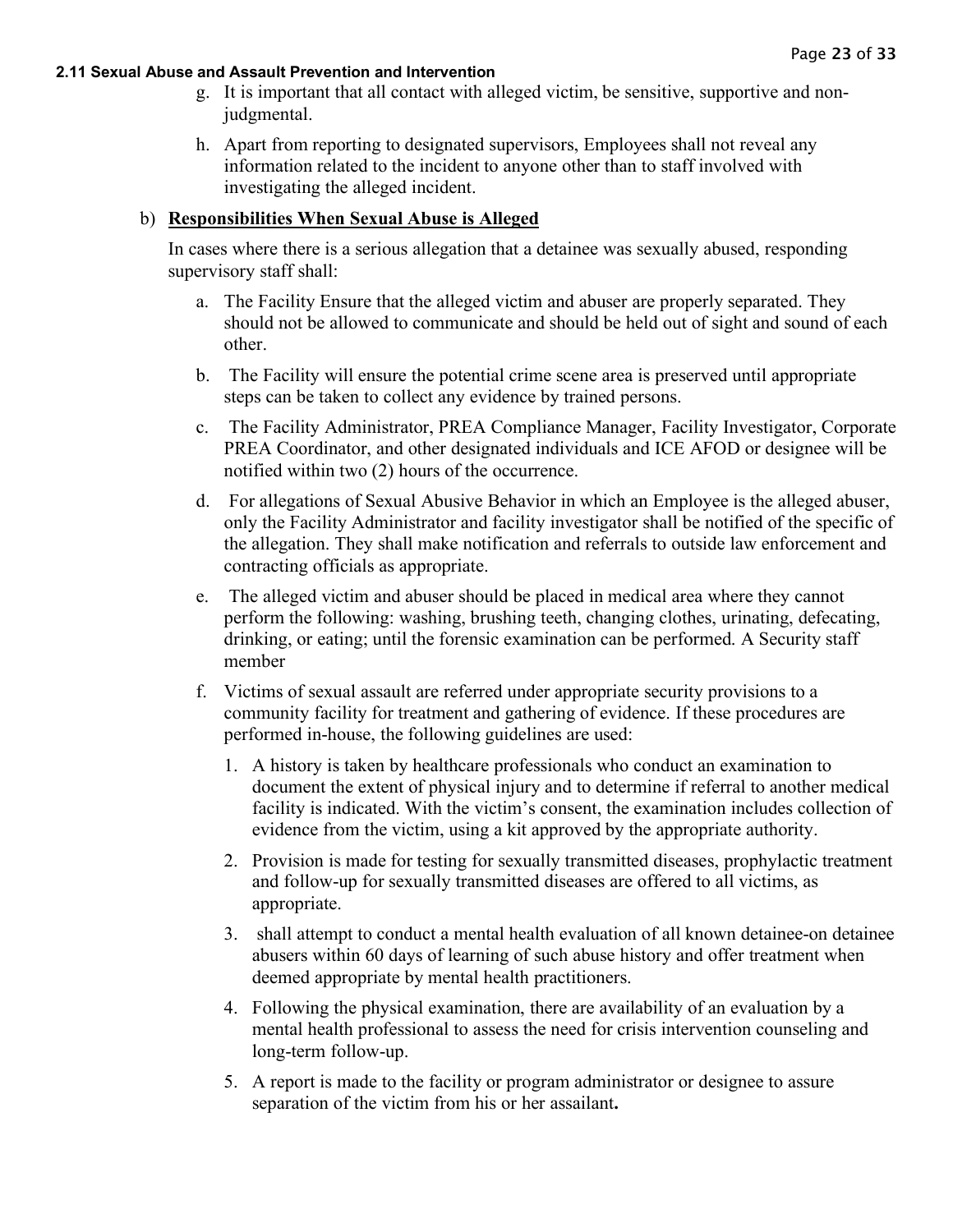### **c) Protective Custody**

a. Staff, contractors, and volunteers, and detainees, shall not retaliate against any person, including a detainee, who reports, complains about, or participates in an investigation into an allegation of sexual abuse, or for participating in sexual activity as a result of force, coercion, threats, or fear of force.

# 115.68

- b. The victim shall be housed in a supportive environment that represents the least restrictive housing option possible, and that will, to the extent possible, permit the victim the same level of privileges he/she was permitted immediately prior to the sexual assault. (a)
	- c. Detainee victims shall not be held for longer than five days in any type of administrative segregation, except in highly unusual circumstances or at the request of the detainee.
- d. If any of these requirements cannot be met, LSC will consult with the ICE Field Office Director to determine if ICE can provide additional assistance. 115.43 (a)

#### e. A detainee victim who is in protective custody after having been subjected to sexual abuse shall not be returned to the general population until completion of a proper re-assessment, taking into consideration any increased vulnerability of the detainee as a result of the sexual abuse. 115.43 (e) 115.68 (c)

- f. The Facility shall notify the appropriate ICE Field Office Director whenever a detainee victim has been held in administrative segregation for 72 hours.
- g. For at least 90 days following a report of sexual abuse, shall monitor to see if there are facts that may suggest possible retaliation by detainees or staff, and shall act promptly to remedy any such retaliation.
- h. The Chief of Security shall monitor any detainee disciplinary reports, housing or program changes, or negative performance reviews or reassignments of staff. DHS shall continue to monitor beyond 90 days for retaliation whenever a continuing need.
- i. A detainee who is subjected to sexual abuse or assault is not returned to general population until proper re-classification, taking into consideration any increased vulnerability of the detainee as a result of the sexual abuse or assault, is completed.
- j. The Facility shall employ multiple protection measures, such as housing changes, removal of alleged staff or detainee abusers from contact with victims, and emotional support services for detainees or staff who fear retaliation for reporting sexual abuse or for cooperating with investigations.
- k. Detainees at high risk for sexual victimization shall not be placed in involuntary segregated housing unless an assessment of all available alternatives has been made, and a determination has been made that there is no available alternative means of separation from likely abusers. If the facility cannot conduct such an assessment immediately, the facility may hold the detainee in involuntary segregated housing for less than 24 hours while completing the assessment.
- l. Detainees placed in segregated housing for this purpose shall have access to programs, privileges, education, and work opportunities to the extent possible. If the facility restricts access to programs, privileges, education, or work opportunities, the facility shall document: 115.43 (c)
	- m. The opportunities that have been limited;
	- n. The duration of the limitation; and
	- o. The reasons for such limitations.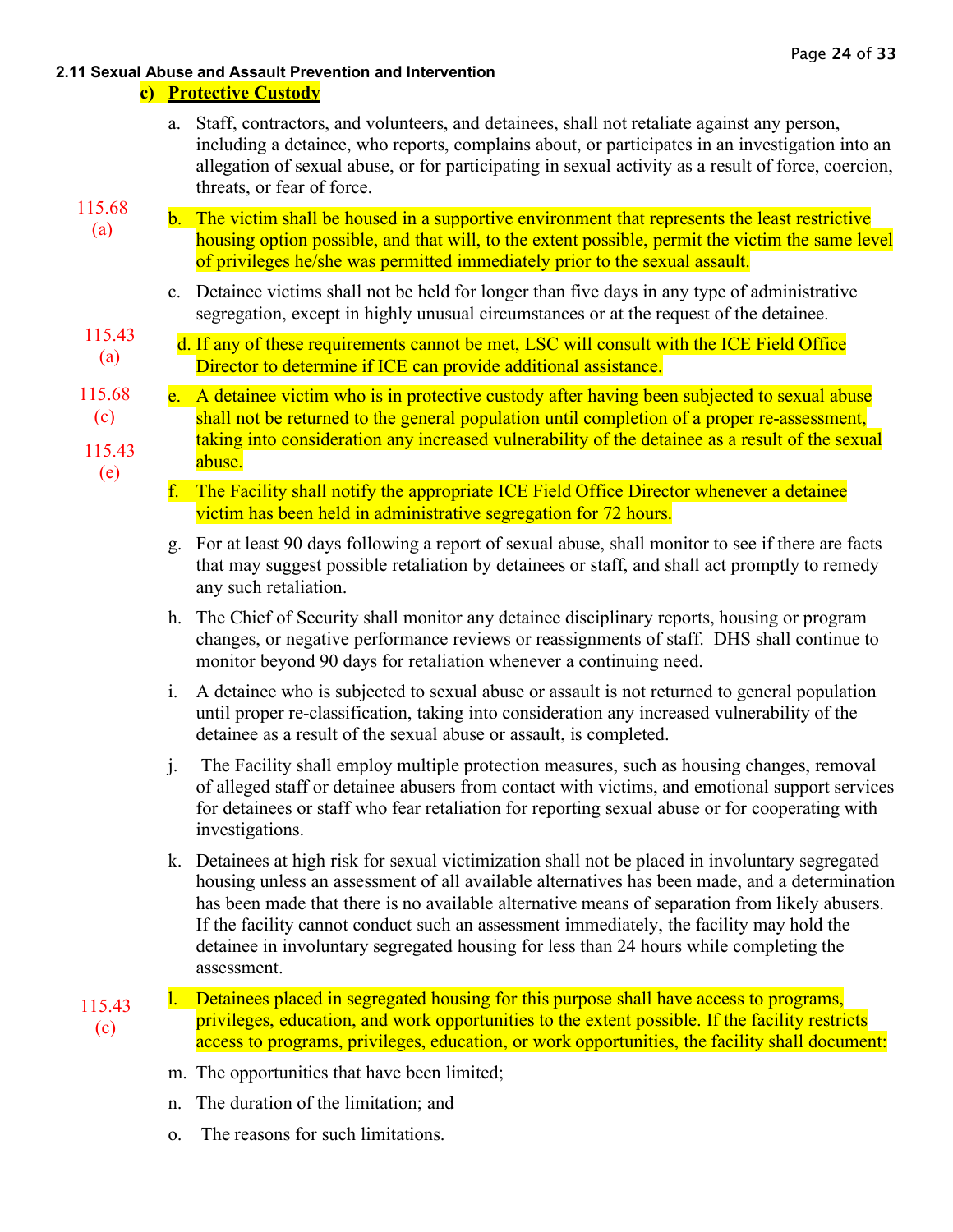- p. The facility shall assign such detainees to involuntary segregated housing only until an alternative means of separation from likely abusers can be arranged, and such an assignment shall not ordinarily exceed a period of 30 days. 115.43 (b)
	- q. If an involuntary segregated housing assignment is made pursuant to paragraph (a) of this section, the facility shall clearly document:
	- r. The basis for the facility's concern for the detainees' safety; and
	- s. The reason why no alternative means of separation can be arranged.
- t. Every 30 days, the facility shall afford each such a review to determine whether there is a continuing need for separation from the general population. 115.43 (d)

### **d) [Post-allegation protective custody](https://www.prearesourcecenter.org/ec-item/1205/11568-post-allegation-protective-custody)**

115.72

Any use of segregated housing to protect a detainee who is alleged to have suffered sexual abuse.

## **O. Criminal and administrative agency investigations**

- a. Where sexual abuse is alleged, The Facility shall use investigators who are specially trained, qualified investigators in sexual abuse investigations and they must be prompt, thorough, objective and fair.
- b. When possible and feasible, appropriate staff preserve the crime scene, and safeguard information and evidence in coordination with the referral agency and consistent with established evidence gathering and evidence processing procedures.
- c. LSC shall ensure that all allegations of sexual abuse or assault involving potentially criminal behavior are referred for investigation by an agency with the legal authority to conduct criminal investigations and shall document such referrals.
- d. Upon conclusion of a criminal investigation where the allegation was substantiated, an administrative investigation shall be conducted. Upon conclusion of a criminal investigation where the allegation was unsubstantiated, the facility shall review any available completed criminal investigation reports to determine whether an administrative investigation is necessary or appropriate. Administrative investigations shall be conducted after consultation with the appropriate investigative office within DHS, and the assigned criminal investigative entity.
- e. The departure of the alleged abuser or victim from the employment or control of The Facility shall not provide a basis for terminating an investigation.
- f. When outside agencies investigate sexual abuse, shall cooperate with outside investigators and shall endeavor to remain informed about the progress of the investigation.
- **g.** The LSC shall impose no standard higher than a preponderance of the evidence in determining whether allegations of sexual abuse or sexual harassment are substantiated.
	- h. To the extent that LSC is responsible for investigating allegations of sexual abuse involving detainees, it shall follow a uniform evidence protocol that maximizes the potential for obtaining usable physical evidence for administrative proceedings and criminal prosecutions
	- i. Shall include an effort to determine whether staff actions or failures to act contributed to the abuse; and shall be documented in written reports that include a description of the physical and testimonial evidence, the reasoning behind credibility assessments, and investigative facts and findings.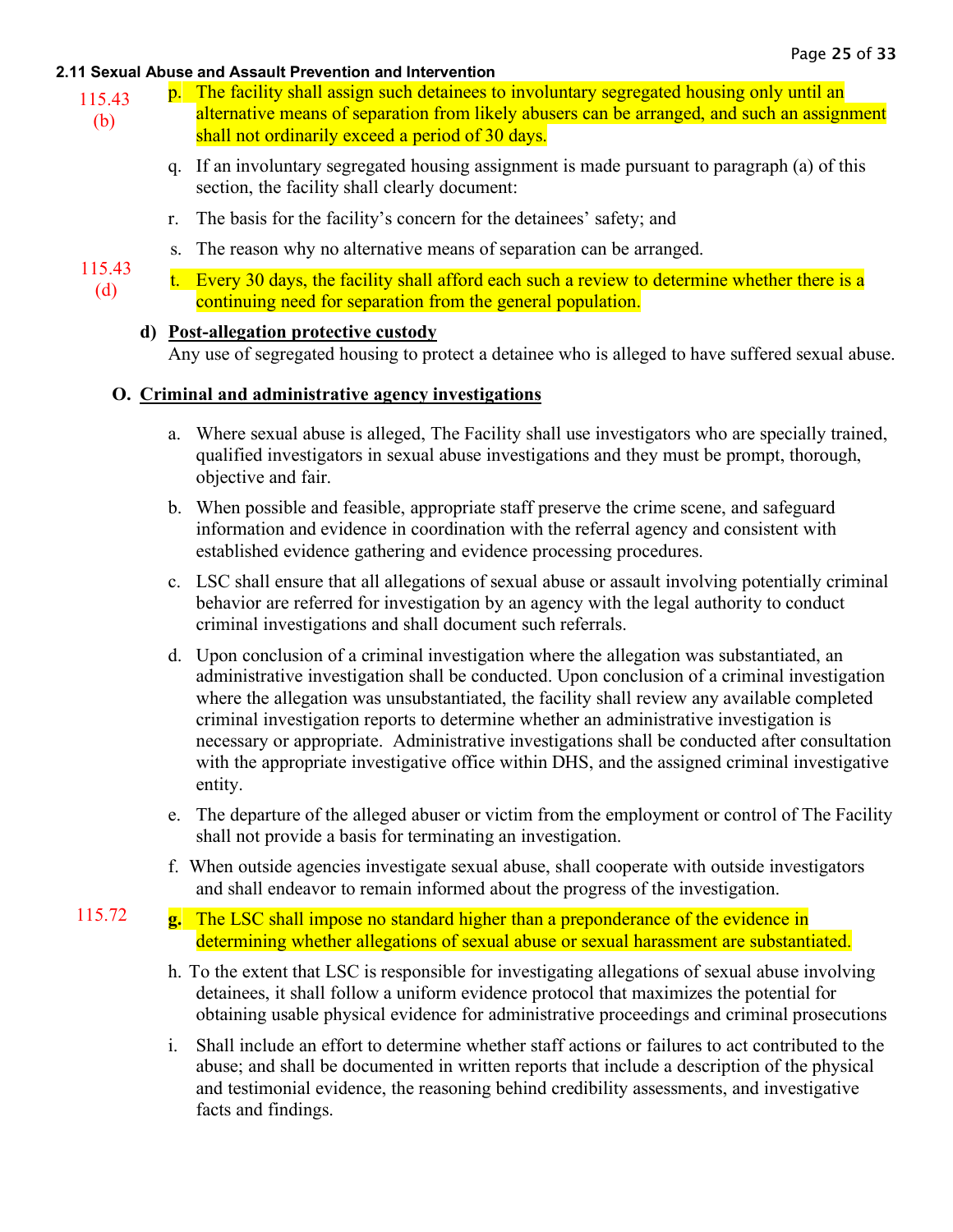- j. Criminal investigations shall be documented in a written report that contains a thorough description of physical, testimonial, and documentary evidence and attaches copies of all documentary evidence where feasible.
- k. Substantiated allegations of conduct that appears to be criminal shall be referred for prosecution.
- l. The agency shall retain all written reports referenced in paragraphs (f) and (g) of this section for as long as the alleged abuser is incarcerated or employed by the agency, plus five years

#### **1. Administrative investigations:** 115.71 (c)

- a. Preservation of direct and circumstantial evidence, including any available physical and DNA evidence and any available electronic monitoring data;  $(i)$
- b. Interviewing alleged victims, suspected perpetrators, and witnesses; ( ii)
- c. Reviewing prior complaints and reports of sexual abuse involving the suspected perpetrator;  $(iii)$
- d. Assessment of the credibility of an alleged victim, suspect, or witness, without regard to the individual's status as detainee, staff, or employee, and without requiring any detainee who alleges sexual abuse to submit to a polygraph;  $(iv)$
- e. An effort to determine whether actions or failures to act at the facility contributed to the abuse;  $(v)$
- f. Documentation of each investigation by written report, which shall include a description of the physical and testimonial evidence, the reasoning behind credibility assessments, and investigative facts and findings; and  $(vi)$
- g. Retention of such reports for as long as the alleged abuser is detained or employed by the agency or facility, plus five years.  $(vii)$ 
	- h. Such procedures shall govern the coordination and sequencing of administrative and criminal investigations to ensure that the latter is not compromised by the former, including the process for conducting internal administrative investigations only after consultation with the assigned criminal investigation entity or after a criminal investigation has concluded.
	- i. The Warden shall ensure that the criminal investigation is not compromised by an internal administrative investigation.

# **2. Reporting to Detainees**

- a. Following an investigation into a detainee's allegation that he or she suffered sexual abuse in the facility, The Facility shall inform the detainees as to whether the allegation has been determined to be substantiated, unsubstantiated, or unfounded. 115.73
	- b. If the agency did not conduct the investigation, it shall request the relevant information from the investigative agency in order to inform the detainee.
	- c. Following a detainee's allegation that a staff member has committed sexual abuse against the detainee, the agency shall subsequently inform the detainee (unless the agency has determined that the allegation is unfounded) whenever:
		- 1. The staff member is no longer posted within the detainee's unit;
		- 2. The staff member is no longer employed at the facility;
		- 3. The agency learns that the staff member has been indicted on a charge related to sexual abuse within the facility; or
		- 4. The agency learns that the staff member has been convicted on a charge related to sexual abuse within the facility.
		- 5. Following a detainee's allegation that he or she has been sexually abused by another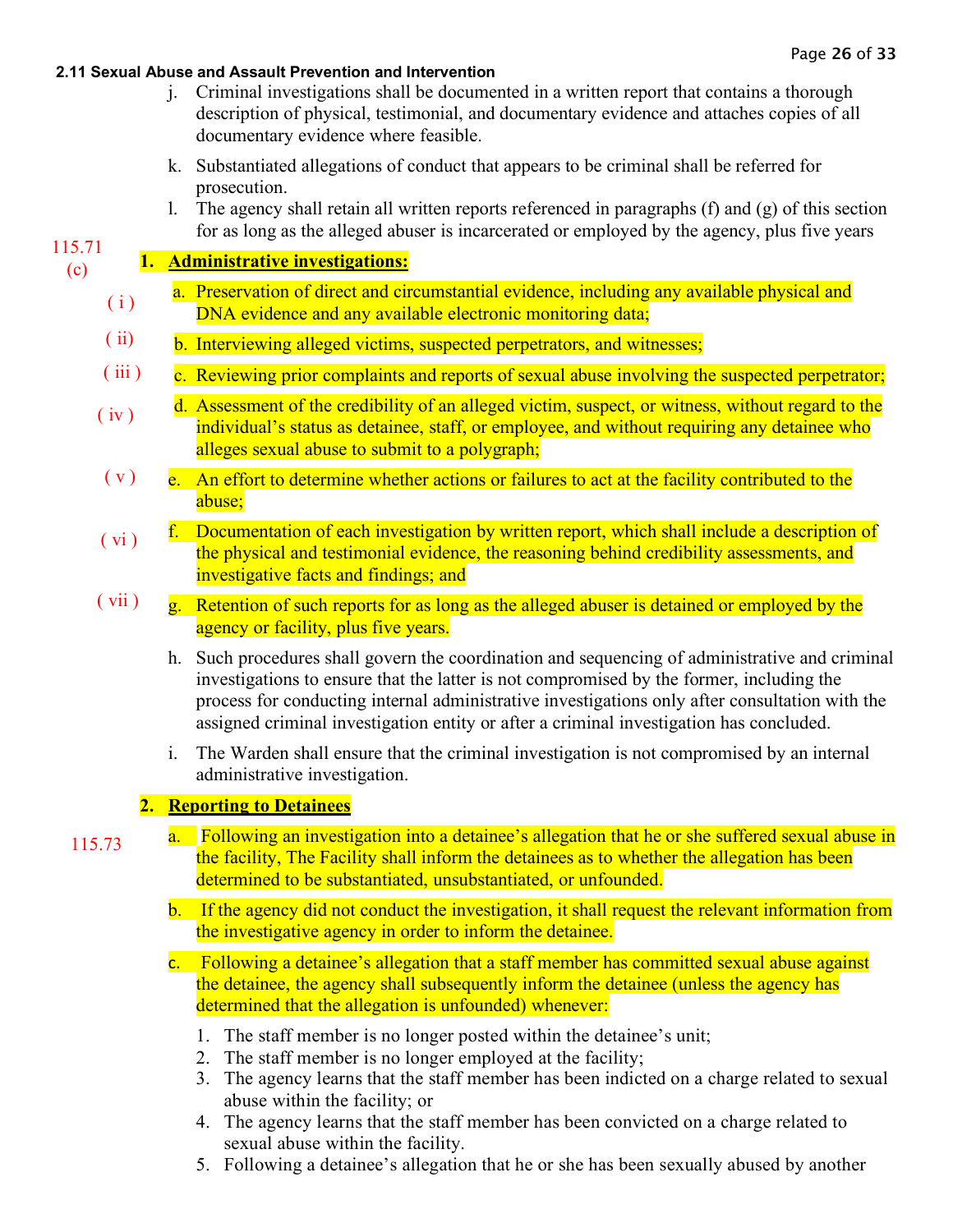detainee the agency shall subsequently inform the alleged victim whenever:

- 6. The agency learns that the alleged abuser has been indicted on a charge related to sexual abuse within the facility; or
- 7. The agency learns that the alleged abuser has been convicted on a charge related to sexual abuse within the facility.
- d. All such notifications or attempted notifications shall be documented.
- e.The departure of the alleged abuser or victim from the employment or control of the facility shall not provide a basis for terminating an investigation.

#### **3. Disciplinary sanctions for staff** 115.76

- (b)
- 1. The Warden shall ensure that staff be subject to disciplinary or adverse actions, up to and including removal from their position and from the Federal service, when there is a substantiated allegation of sexual abuse, or when there has been a violation of agency sexual abuse rules, policies, or standards.
- 2. Termination shall be the presumptive disciplinary sanction for staff who have engaged in, attempted, or threatened to engage in sexual abuse.
- 3. Disciplinary sanctions for violations of policies relating to sexual abuse or sexual harassment (other than actually engaging in sexual abuse) shall be commensurate with the nature and circumstances of the acts committed, the staff member's disciplinary history, and the sanctions imposed for comparable offenses by other staff with similar histories.
- 4. All terminations for violations of agency sexual abuse or sexual harassment policies, or resignations by staff who would have been terminated if not for their resignation, shall be reported to law enforcement agencies, unless the activity was clearly not criminal, and to any relevant licensing bodies.

# **P**. **[Evidence protocol and forensic medical examinations](https://www.prearesourcecenter.org/ec-item/1180/11521-evidence-protocol-and-forensic-medical-examinations)**

- a. The Warden is responsible for investigating allegations of sexual abuse; LSC shall follow a uniform evidence protocol that maximizes the potential for obtaining usable physical evidence for administrative proceedings and criminal prosecutions. The protocol shall be developed in coordination with DHS and shall be developmentally appropriate for juveniles, where applicable. 115.21 (a)
- b. To the extent that LSC is not responsible for investigating allegations of sexual abuse, LSC shall request that the investigating agency follow the uniform evidence protocol requirements. 115.21 (b)
- c. The Facility shall offer all victims of sexual abuse access to forensic medical examinations, whether on-site or at an outside the facility, without financial cost, where evidentiary or medically appropriate. Such examinations shall be performed by Sexual Assault Forensic Examiners (SAFEs) or Sexual Assault Nurse Examiners (SANEs) where possible. If SAFEs or SANEs cannot be made available, the examination can be performed by other qualified medical practitioners. The facility shall document its efforts to provide SAFEs or SANEs. The results of the physical examination and all collected physical evidence are provided to the investigative entity. 115.21 (c)
	- d. The Warden shall consider how best to utilize available community resources and services to provide valuable expertise and support in the areas of crisis intervention and counseling to most appropriately address victim's needs.
	- e. The Facility shall attempt to make available to the victim a victim advocate from a rape crisis center. If a rape crisis center is not available to provide victim advocate services, the agency shall make available to provide these services a qualified staff member from a community-based organization, or a qualified agency staff member. shall document efforts to secure services from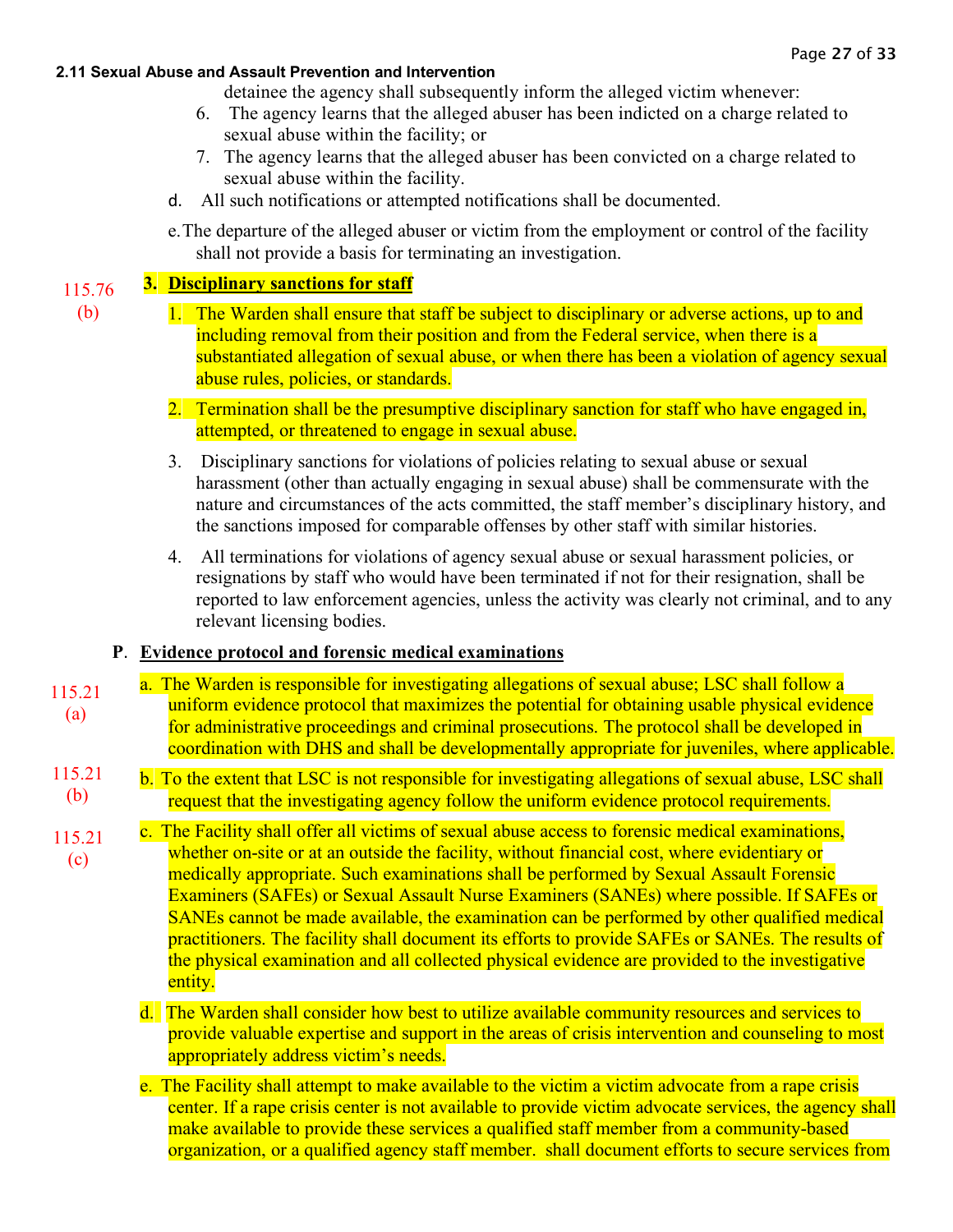rape crisis centers. For the purpose of this standard, a rape crisis center refers to an entity that provides intervention and related assistance, such as the services specified to victims of sexual assault of all ages.

- f. As requested by the victim, the presence of his or her outside or internal victim advocate, including any available victim advocacy services offered by a hospital conducting a forensic exam, shall be allowed for support during a forensic exam and investigatory interviews. 115.21 (d)
- g. A qualified agency staff member or a qualified community-based staff member means as individual who has received education concerning sexual assault and forensic examination issues in general. The outside or internal victim advocate shall provide emotional support, crisis intervention, information, and referrals. 115.21 (e)

# **Q. Reporting to other confinement facilities**

- a. Upon receiving an allegation that a detainee was sexually abused while confined at another facility, the head of the facility that received the allegation shall notify the head of the facility or appropriate office of the agency where the alleged abuse occurred. 115.63 (a)
	- b. Such notification shall be provided as soon as possible, but no later than 72 hours after receiving the allegation.
	- c. The agency shall document that it has provided such notification.
	- d. The facility head or agency office that receives such notification , shall insure that the allegation is referred for investigation in accordance with these standards and reported to the appropriate ICE Field of Office Director.

# **R. Disciplinary sanctions for detainees**

- When a detainee(s) is alleged to be the perpetrator, the facility administrator shall ensure that the incident
- is promptly referred to the appropriate law enforcement agency having jurisdiction for investigation, and
- reported to the Field Office Director. All perpetrators of sexual abuse or assault shall be disciplined and

referred for criminal prosecution as appropriate.

- 115.78 (a)
- (a) Detainees shall be subject to disciplinary sanctions pursuant to a formal disciplinary process following an administrative finding that the detainee engaged in detainee-on-detainee sexual abuse or following a criminal finding of guilt for detainee-on-detainee sexual abuse.
	- (b) Sanctions imposed shall be commensurate with the severity of the committed prohibited act and intended to encourage the detainee to conform with rules and regulations in the future.
	- (c) The disciplinary process shall consider whether a detainee's mental disabilities or mental illness contributed to his or her behavior when determining what type of sanction, if any, should be imposed.
	- (d) If the facility offers therapy, counseling, or other interventions designed to address and correct underlying reasons or motivations for the abuse, the facility shall consider whether to require the offending detainee to participate in such interventions as a condition of access to programming or other benefits.
	- (e) The facility may discipline a detainee for sexual contact with staff only upon a finding that the staff member did not consent to such contact.
	- (f) For the purpose of disciplinary action, a report of sexual abuse made in good faith based upon a reasonable belief that the alleged conduct occurred shall not constitute falsely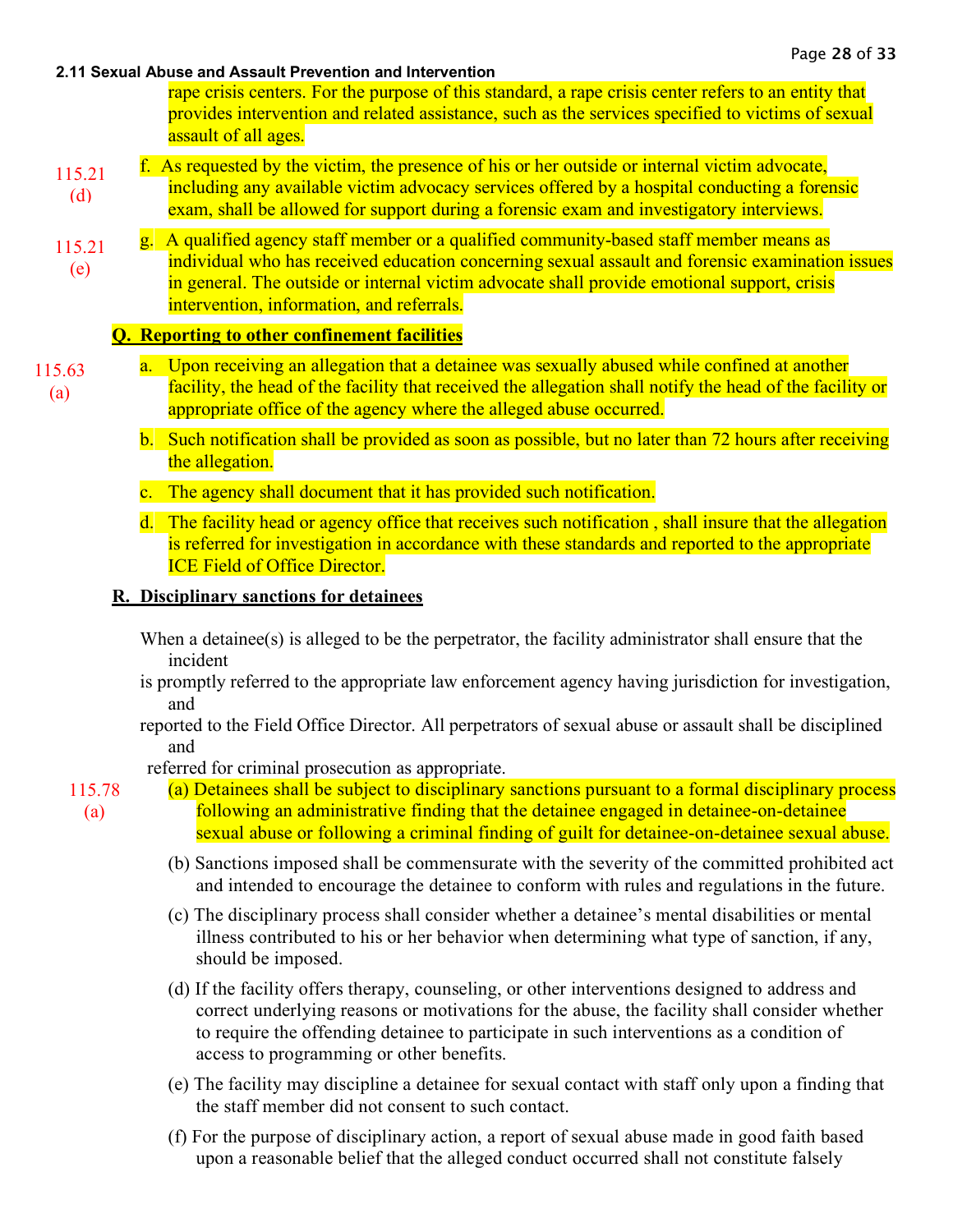reporting an incident or lying, even if an investigation does not establish evidence sufficient to substantiate the allegation.

- (g) prohibit all sexual activity between detainee and may discipline detainees for such activity. An agency may not, however, deem such activity to constitute sexual abuse if it determines that the activity is not coerced.
- 1. LSC shall subject a detainee to disciplinary sanctions pursuant to a formal disciplinary process following an administrative or criminal finding that the detainee engaged in sexual abuse or assault.
- 2. At all steps in the disciplinary process any sanctions imposed shall be commensurate with the severity of the committed prohibited act and intended to encourage the detainee to conform with rules and regulations in the future.
- 3. LSC detainee disciplinary system operates with progressive levels of reviews, appeals, procedures, and documentation procedure. 115.78 (c)
- 4. LSC's disciplinary process shall consider whether a detainee's mental disabilities or mental illness contributed to his or her behavior when determining what type of sanction, if any, should be imposed. 115.78 (d)
- 5. LSC shall not discipline a detainee for sexual contact with staff unless there is a finding that the staff member did not consent to such contact. 115.78 (e)
- 6. For the purpose of disciplinary action, a report of sexual abuse made in good faith based upon a reasonable belief that the alleged conduct occurred shall not constitute falsely reporting an incident or lying, even if an investigation does not establish evidence sufficient to substantiate the allegation. 115.78 (f)

# **S. Alleged Staff Perpetrator**

When an employee, contractor or volunteer is alleged to be the perpetrator of detainee sexual abuse and/or assault, it is the facility administrator's responsibility to ensure that the incident is promptly referred to the appropriate law enforcement agency having jurisdiction for investigation (if the incident is potentially criminal) and reported to the Field Office Director, who shall report it to the OPR Joint Intake Center.

- a) Staff, contractors, and volunteers suspected of perpetrating sexual abuse or assault shall be removed from all duties requiring detainee contact pending the outcome of an investigation.
- b) Upon receiving an allegation that a detainee was sexually abused while confined at another facility, the facility whose staff received the allegation shall notify the Field Office Director and the appropriate administrator of the facility where the alleged abuse occurred.
- c) The notification provided in this section shall be provided as soon as possible, but no later than 72 hours after receiving the allegation. The facility shall document that it has provided such notification.
- 1. Staff shall be subject to disciplinary or adverse action up to and including removal from their position and referred for criminal prosecution as appropriate.
- 2. LSC shall report all removals or resignations in lieu of removal for violations of agency or facility sexual abuse policies to appropriate law enforcement agencies, unless the activity was clearly not criminal.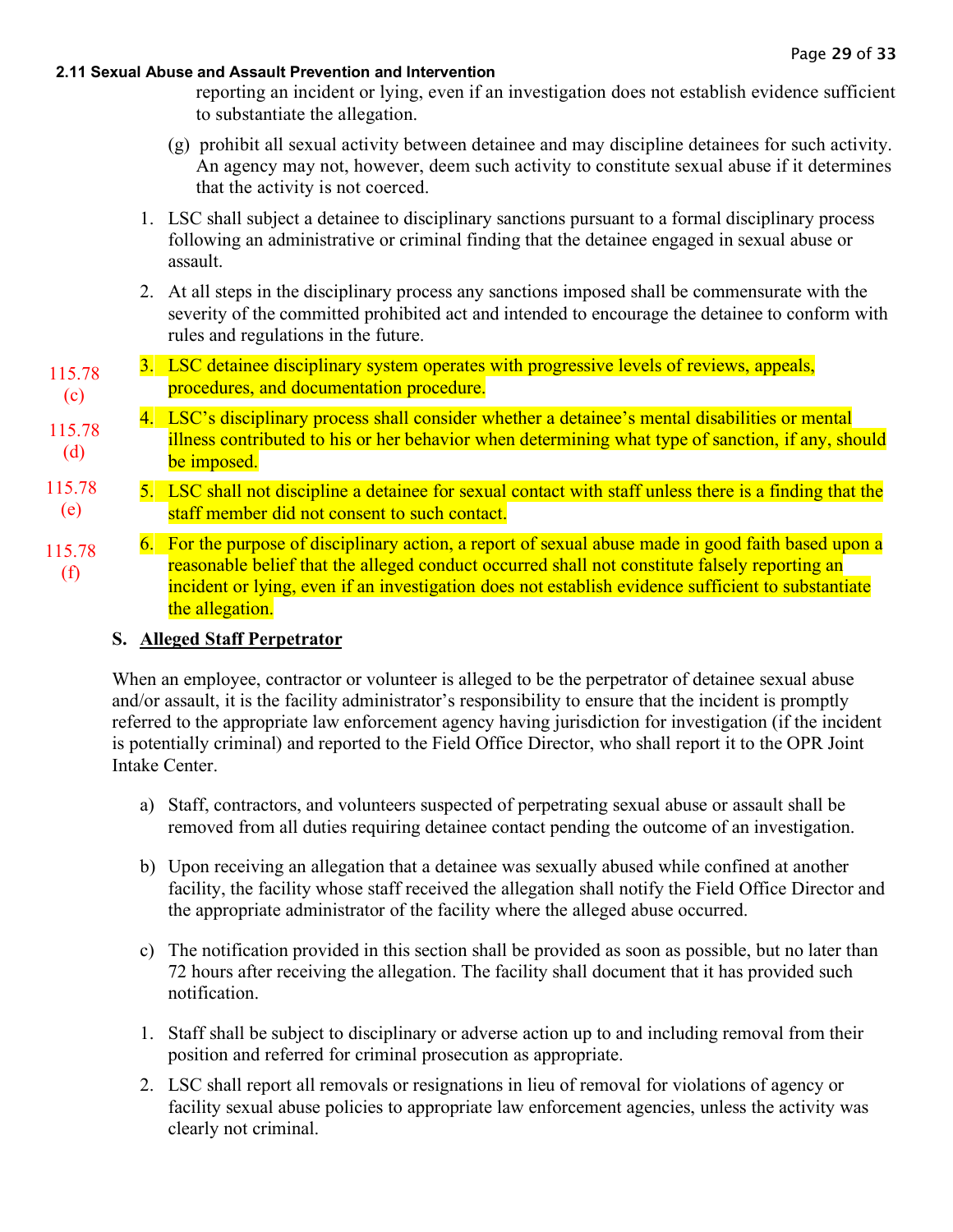**3.** LSC shall make reasonable efforts to report removals or resignations in lieu of removal for violations of agency or facility sexual abuse policies to any relevant licensing bodies, to the extent known.

### **T. Access to emergency medical and mental health services**

- (a) Detainee victims of sexual abuse shall receive timely, unimpeded access to emergency medical treatment and crisis intervention services, the nature, and scope of which are determined by medical and mental health practitioners according to their professional judgment.
- (b) If no qualified medical or mental health practitioners are on duty at the time a report of recent abuse is made, security staff first responders shall take preliminary steps to protect the victim pursuant to 115.62 and shall immediately notify the appropriate medical and mental health practitioners.
- (c) Detainee victims are provided emergency medical and mental health services and ongoing care as appropriate, including testing for sexually transmitted diseases and infections, prophylactic treatment, emergency contraception, following-up examinations for sexually transmitted diseases, and referrals for counseling (including crisis intervention counseling). 115.83 (e)
- (d) Detainee victims of sexual abuse while incarcerated shall be offered timely information about and timely access to emergency contraception and sexually transmitted infections prophylaxis, in accordance with professionally accepted standards of care, where medically appropriate. 115.82 (a)
- (e)Emergency medical treatment services shall be provided to the victim without financial cost and regardless of whether the victim names the abuser or cooperates with any investigation arising out of the incident. 115.82(b) 115.83(f)

### **U**. **[Sexual Abuse Incident Reviews](https://www.prearesourcecenter.org/ec-item/1219/11586-sexual-abuse-incident-reviews)**

If a detainee alleges sexual assault, a sensitive and coordinated response is necessary. The facility shall coordinate with ICE and other appropriate investigative agencies to ensure that an administrative or criminal investigation is completed for all allegations of sexual abuse 115.86 (a)

- a) PREA Manager shall conduct a sexual abuse incident review at the conclusion of every sexual abuse investigation, including where the allegation has not been substantiated, unless the allegation has been determined to be unfounded.
- b)All investigations into alleged sexual assault must be prompt, thorough, objective, fair and conducted by specially trained, qualified investigators.
- c)Such review shall ordinarily occur within 30 days of the conclusion of the investigation.
- d)The review shall include upper-level management officials, with input from line supervisors, investigators, and medical or mental health practitioners.

The review team shall:

1. Consider whether the allegation or investigation indicates a need to change policy or practice to better prevent, detect, or respond to sexual abuse;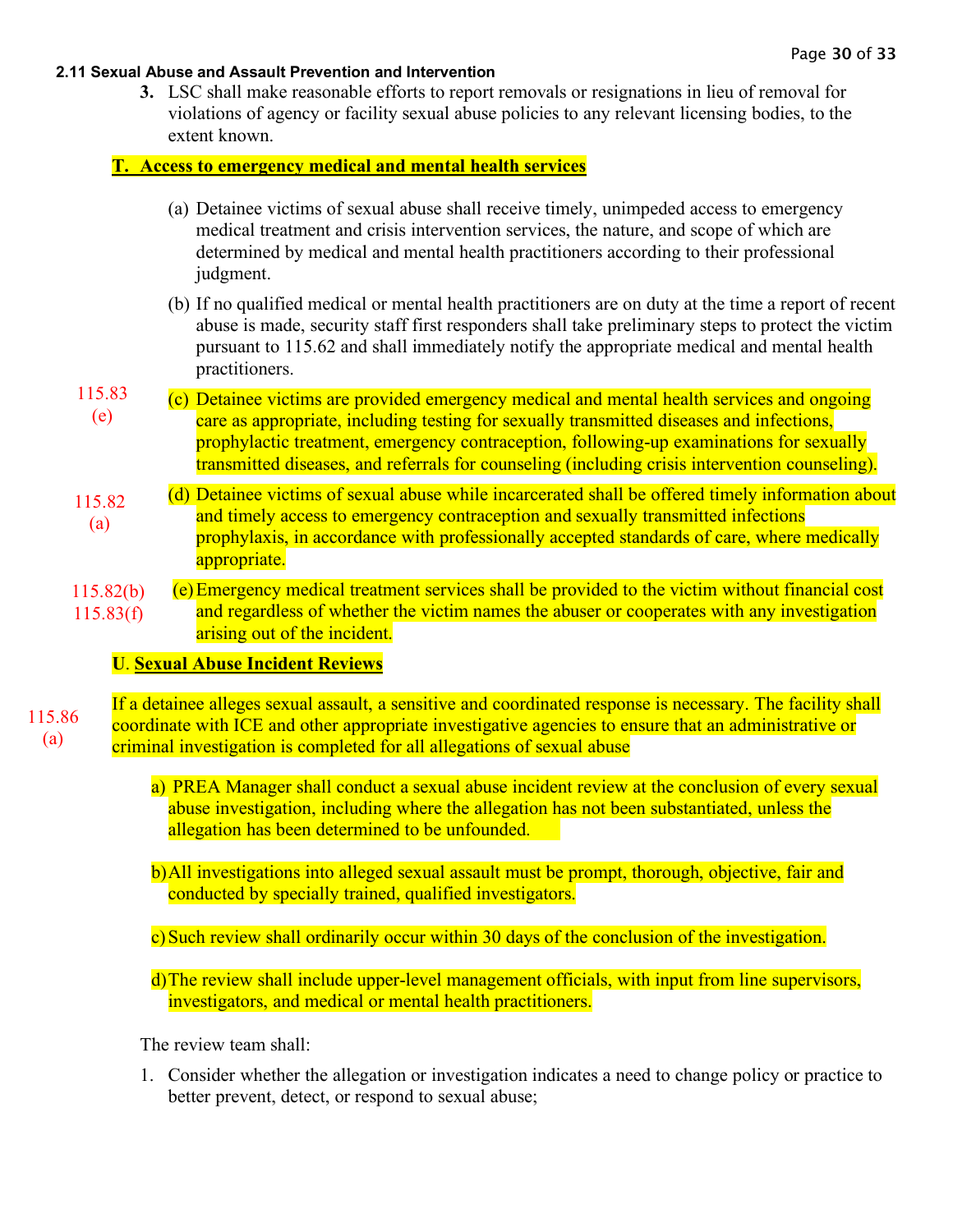- 2. Consider whether the incident or allegation was motivated by race; ethnicity; gender identity; lesbian, gay, bisexual, transgender, or intersex identification, status, or perceived status; or gang affiliation; or was motivated or otherwise caused by other group dynamics at the facility;
- 3. Examine the area in the facility where the incident allegedly occurred to assess whether physical barriers in the area may enable abuse;
- 4. Assess the adequacy of staffing levels in that area during different shifts;
- 5. Assess whether monitoring technology should be deployed or augmented to supplement supervision by staff; and
- 6. The Facility Administrator will ensure staff conduct a sexual abuse incident review at the conclusion of every investigation of sexual abuse and, where the allegation was not determined to be unfounded, prepare a written report within 30 days of the conclusion of the investigation recommending whether the allegation or investigation indicates that a change in policy or practice could better prevent, detect, or respond to sexual abuse.
- 7. The Warden shall implement the recommendations for improvement or shall document its reasons for not doing so in a written response. Both the report and response shall be forwarded to the Field Office Director, for transmission to the ICE PSA Coordinator.
- 8. The review team shall consider whether the incident or allegation was motivated by race; ethnicity; gender identity; lesbian, gay, bisexual, transgender, or intersex identification, status, or perceived status; or gang affiliation; or was motivated or otherwise caused by other group dynamics at the facility.
- 9. The Warden shall conduct an annual review of all sexual abuse investigations and resulting incident reviews to assess and improve sexual abuse intervention, prevention and response efforts. If the facility has not had any reports of sexual abuse during the annual reporting period, then the facility shall prepare a negative report. The results and findings of the annual review shall be provided to the facility administrator and Field Office Director or his or her designee, who shall transmit it to the ICE PSA Coordinator.
- 10. The Programs Coordinator reviews the results of every investigation of sexual abuse or assault to assess and improve prevention and response efforts.
- 11. The Program Coordinator shall review aggregate data on an annual basis and present the findings to the ICE Field Office Director and ICE/ERO headquarters for use in determining whether changes may be needed to existing policies and practices in order to further the goal of eliminating sexual abuse.
- 12. The Warden shall implement the recommendations for improvement or shall document its reasons for not doing so.

# **V. Data Collection, Review and Reporting**

- a) All case records associated with claims of sexual abuse, including incident reports, investigative reports, offender information, case disposition, medical and counseling evaluation findings, and recommendations for post-release treatment and/or counseling, shall be maintained in the PREA Program Manager's office in a locked file cabinet, consistent with the confidentiality requirements of the Detention Standards on "Medical Care" and "Detention Files." 115.87 (a)
	- b) The facility administrator shall maintain two types of files regarding incidents and/or of sexual abuse or assault:
	- **1. General files include:** 
		- The victim(s) and assailant(s) of a sexual assault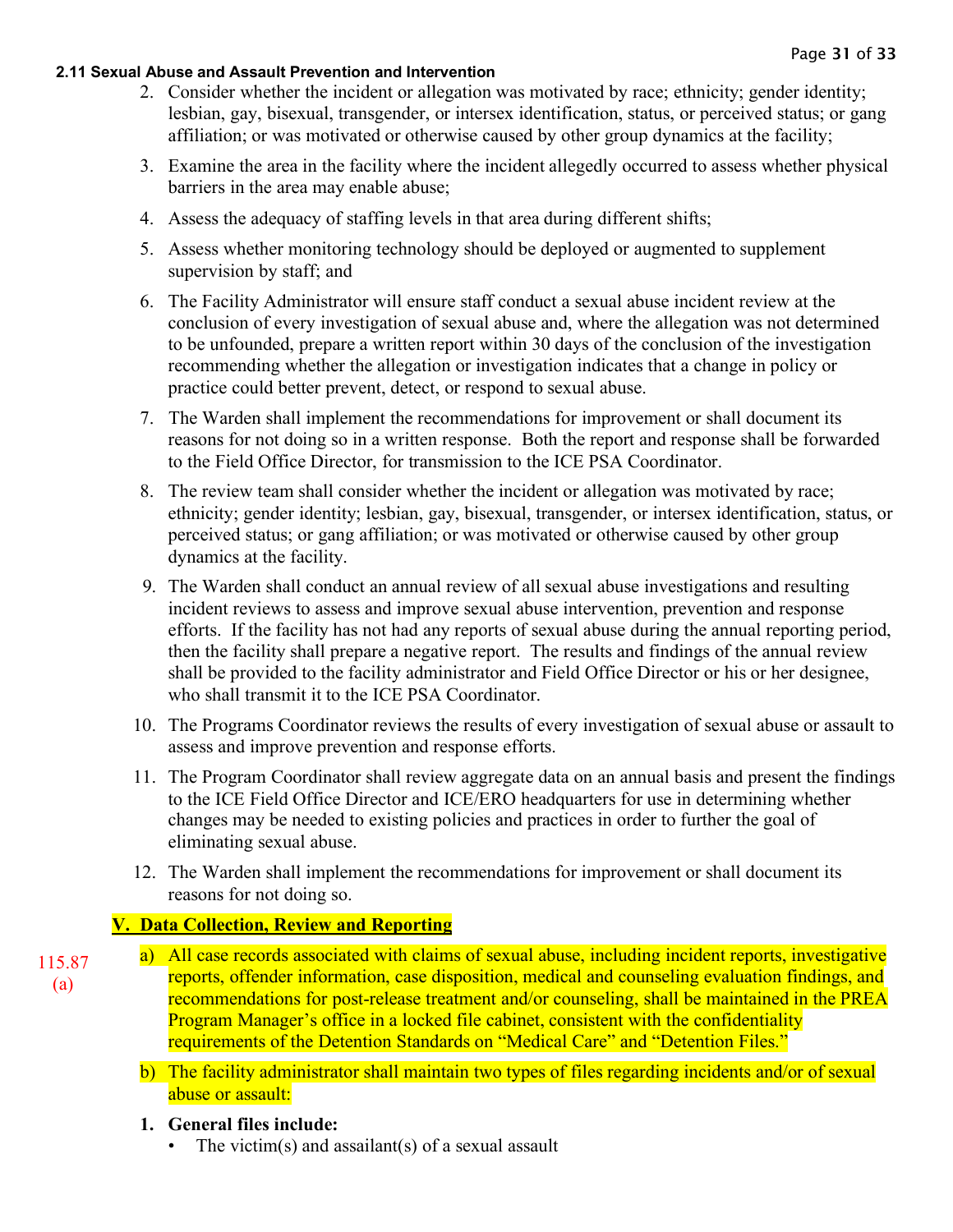- the date, time, location, and nature of the incident
- the demographic background of the victim and the perpetrator (including citizenship, age, gender, and whether either has self-identified as gay, lesbian, bisexual, transgender, intersex, or gender nonconforming).
- detailed reporting timeline, including the names of the individual who reported the incident and received the report of sexual assault, date and time the report was received, and steps taken to communicate the report up the chain of command.
- any injuries sustained by the victim
- all formal and/or informal action taken, including all post-report follow up response taken by the facility (e.g. housing placement/custody classification, medical examination, mental health counseling, etc.)
- all reports
- medical forms or other relevant medical information
- supporting memos and videotapes, if any
- any sanctions imposed on the perpetrator
- any other evidentiary materials pertaining to the allegation

### **2. Electronic Files**

- Listing of names of sexual assault incidents occurring within the facility.
- Dates and location of all sexual assault incidents occurring within the facility.

The Facility Administration is required to cooperate with all ICE audits and monitoring of facility compliance with sexual abuse and assault policies and standards.

### **3. Administrative Investigative files include:**

- 1. Medical forms (including documentation of any injuries sustained, and examinations, testing, or treatment administered).
- 2. Supporting memos and videotapes, if any
- 3. Any other evidentiary materials pertaining to the allegation.
- 4. All information shall be shared only on a need-to-know basis with staff involved in the treatment of the victim or the investigation of the incident.
- **5.** The facility will maintain in a secure area all case records associated with claims of sexual abuse, including incident reports, investigative reports, offender information, case disposition, medical and counseling evaluation findings, and recommendations for postrelease treatment, if necessary, and/or counseling in accordance with these standards and applicable agency policies, and in accordance with established schedules.
- 6.When designing or acquiring any new facility and in planning any substantial expansion or modification of existing facilities, the facility or agency, as appropriate, shall consider the effect of the design, acquisition, expansion, or modification upon their ability to protect detainees from sexual abuse.
- 7. When installing or updating a video monitoring system, electronic surveillance system, or other monitoring technology in an immigration detention facility, the facility or agency, as appropriate, shall consider how such technology may enhance their ability to protect detainees from sexual abuse and sexual harassment.

# **4. Data Review for Corrective Action**

a. The Facility shall review data collected and aggregated pursuant to 115.87 in order to assess and improve the effectiveness of its sexual abuse prevention, detection, and response policies, practices, and training, including by: